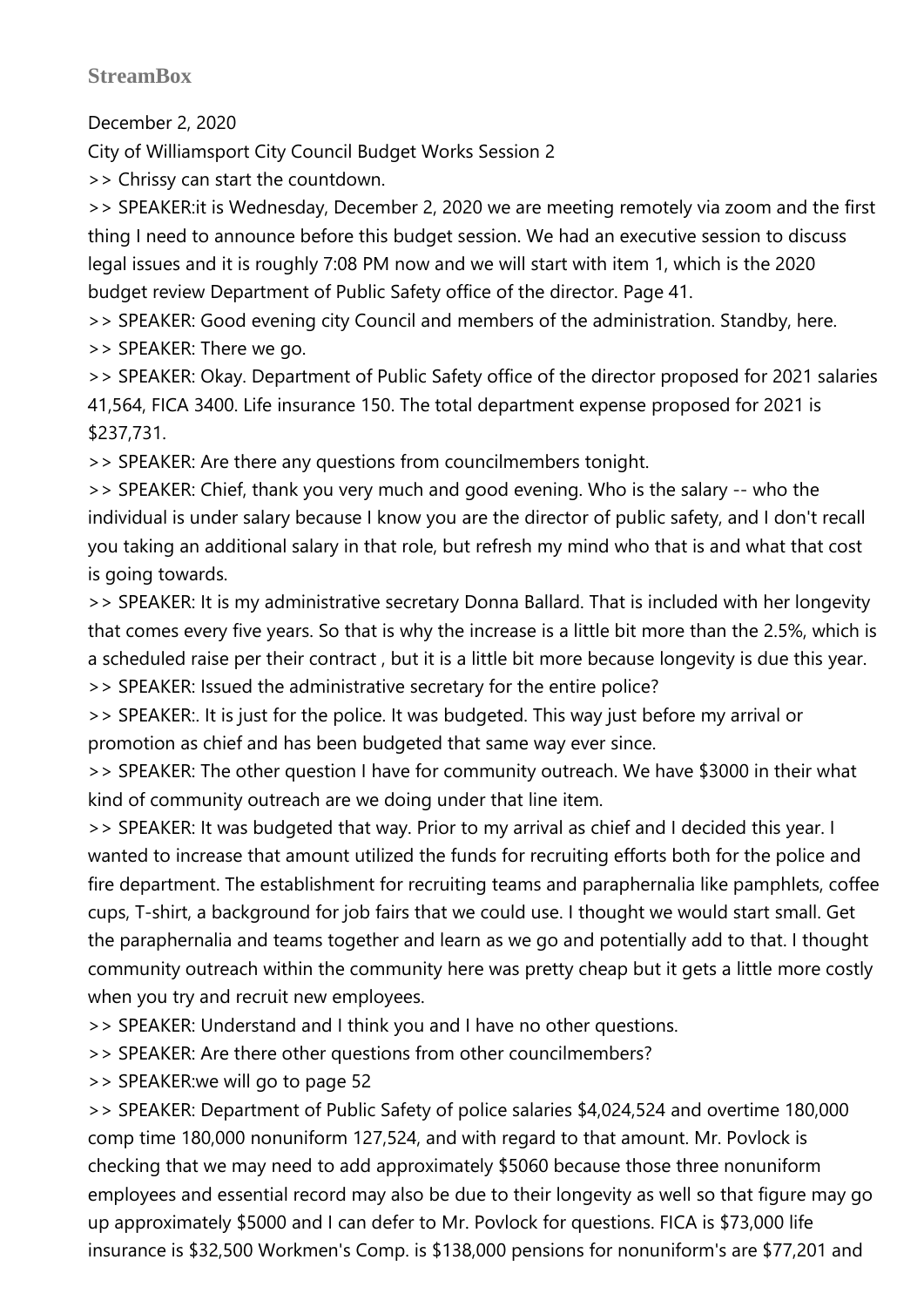pensions are \$1,841,909 and health insurance 2,899,000 even dollars subtotal under personnel services of \$9,573,699. Moving on to purchase of services. Investigative expense \$10,000. Training is \$60,000. Police Academy is zero dollars. As you note, the police academy depending on whether we have to hire an officer involves losing half of a budgeted salary for police officer a to send someone to the Academy for the time they are there. Travel is \$2000. Subscription and dues are \$4000. Medical are \$3000. Contract services are \$64,000. Utilities are \$7500. For a subtotal under purchase of services of 150,000 [inaudible]

>> SPEAKER: Let's stop here.

>> SPEAKER: A couple of different questions down under purchase of services. The training can you speak to what that is because it is separate than the police academy.. I think we have touched on it [inaudible] we are under the coronavirus pandemic and it severely restricted our ability to do training this year which is why we will come way under budgeted amount of \$60,000 for 2020. Many of our trainings were canceled. Unfortunately, like everywhere else the world came to a screeching halt and it is nearly that way again. What it involves and I will just go down a list of some of the courses. Plans include sending officers who have been selected for an administrative role for next year. The mayor to executive leadership training which cost \$5000. Police supervisory training. Two supervisors cost \$2600. Basic swot for one officer at a potential cost of 17,000. Response to suicidal subjects . Constitutional force and instructional for chemical unit and explosive reaching cost \$4000. Defensive tactics instructor course -- so that our officers can be trained. EVOC cost \$2300 for four officers. AR 15 armor and instructor trainer and advanced practical homicide investigation field training supervisor field training officer training and search and seizure training Commonwealth search and seizure training are what some of the courses that add up to an estimated amount of approximately \$52,000. That's if we were able to send everyone to them and things would open up again. Obviously, there are training opportunities that are unforeseen and that, over time during the year, so we always like to have a little bit more in the line item in case we get a last-minute opportunity to send officers to an important training that we might not get another chance at so hopefully that answers your question.

>> SPEAKER: I appreciate that very much. I have two questions for contact services number one. What is it number two. Why is it so low until the back end of the year. I'm assuming it's acute work purchase but it stuck out to me

>> SPEAKER: It's other contracts and the reason it is so low until the end of the year has been at least in my experience, the payment of one bill in particular makes up for the largest portion of that and at the annual payment to Motorola that bought out Spillman. The next year's payment will be a little bit more than \$45,000. Other than the proposed amount of 64,000. It also involves for instance PMI programs. We still have evidence from old homicide and things like that involves power DMS. The materials and services associated with emotional testingalso, an annual contract with the mobile live scan machine. It allows us to do fingerprinting in the field and all of these things add up to nearly that amount and the amount of the maintenance agreement with Spillman increases a little bit each year. Last year I believe it was 42 or 43 and it's gone up a little bit to 45.have you looked at trying to swap that over to a newer system. >> SPEAKER: I am accompanied here by my assistant chief when that very thing was done. He said that was attempted unsuccessfully. The attempt to not work out well and as you know, sir.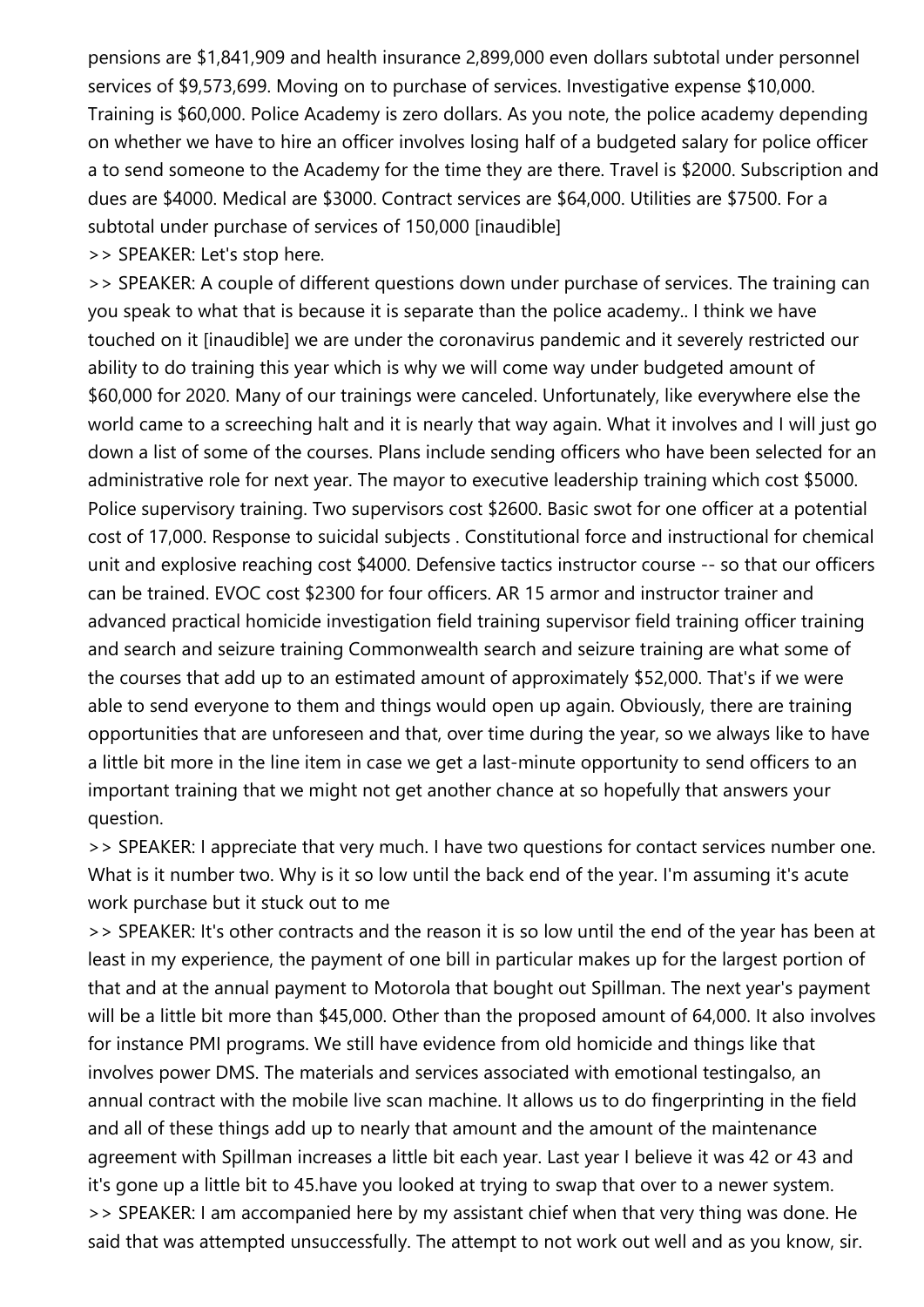Often times it's incredibly costly or impossible to get all the information transferred over. He took a look at that and the amount for next year would be \$695 which is a small fee to maintain it in its current state. Some of these cases, we are required to maintain evidence in for 75 years, so it's just something that unfortunately we have to put up with.

>> SPEAKER: Understood and I appreciate that. Over time, comp time. We went over that 12 at half percent to be exact, and taking crime out of it. We had a lot less special event and a lot less was going on throughout the year. What drove driving the overtime over budget.

>> SPEAKER: I believe the following things. I will list them all and some were were within our control and some were not. We had an officer who got a broken collarbone and was out for five months we had disciplinary matters that involved suspensions and that involved a decryption of a lot of overtime. We had an officer deployed overseas and will be to the end of the year for six almost 7 months and we decided at the beginning of the year because of crime issues to specially assigned to a far more proactive officers to the County NEU in their presence alone over the month of November -- it would have potentially halted \$50-\$60,000 worth of overtime, but the resulting effect of their presence in that unit is almost invaluable. The number of violent criminals that have gone to jail because of those two officers were assigned over there is extraordinary. The productivity of that unit and the fact that one of them has now been assigned as a supervisor over there is weighed against the bottom line cost which I know you are concerned about. Also, pregnancies and FMLA caused by that and right now we are experiencing COVID. The overtime experience by COVID will be reimbursed. Publicly, I don't want to get into the number of offices that have been quarantined or diagnosed because of it, but we have been hit significantly by in recent days and weeks causing a surgeon overtime that we now believe is slowing down and hopefully with the proper precautions will stay at this level through the holidays and we also see a surge during the holidays just with vacation time and the final reason is always, we did not bill our full complement. This year we were one officer short and two of our officers since they were hired one in March and one in June did not start the Academy until June and did not get in uniform and start counting towards manpower until the end of November -- we would see different numbers in the overtime law, but we made those decisions and had those unforeseen circumstances but we believe it's now 180 and it is prudent to have cop time nearer at the same level as overtime so we assign that number two it. >> SPEAKER: One more question under the salary detail I noticed there was an up tick in promotions with our officer. See level. Can you just walk me through the timing promotion process from your end so I can be familiar with that. Obviously there is various metrics that go into that with experience and longevity, but can you fill me in on a little bit of that >> SPEAKER: Police officer C is a senior officer and has completed his or her fifth year. And I do not have the salary detail in front of me , but if you give me a moment, I will pull it up. [Multiple Speakers]

>> SPEAKER:. We also proposing in that detail to increase the size of the place of ministration by one. My experience as may be absolutely convinced that one of our four lieutenants would better serve the department as Capt. in this process, we would remove that one officer from the bargaining unit and make him or her a administrator so they would not make overtime. Preliminary analysis of that process, and in consultation with the finance director indicates that the approximate cost of moving the assistant chief of 2% no raise for the chief but moving up to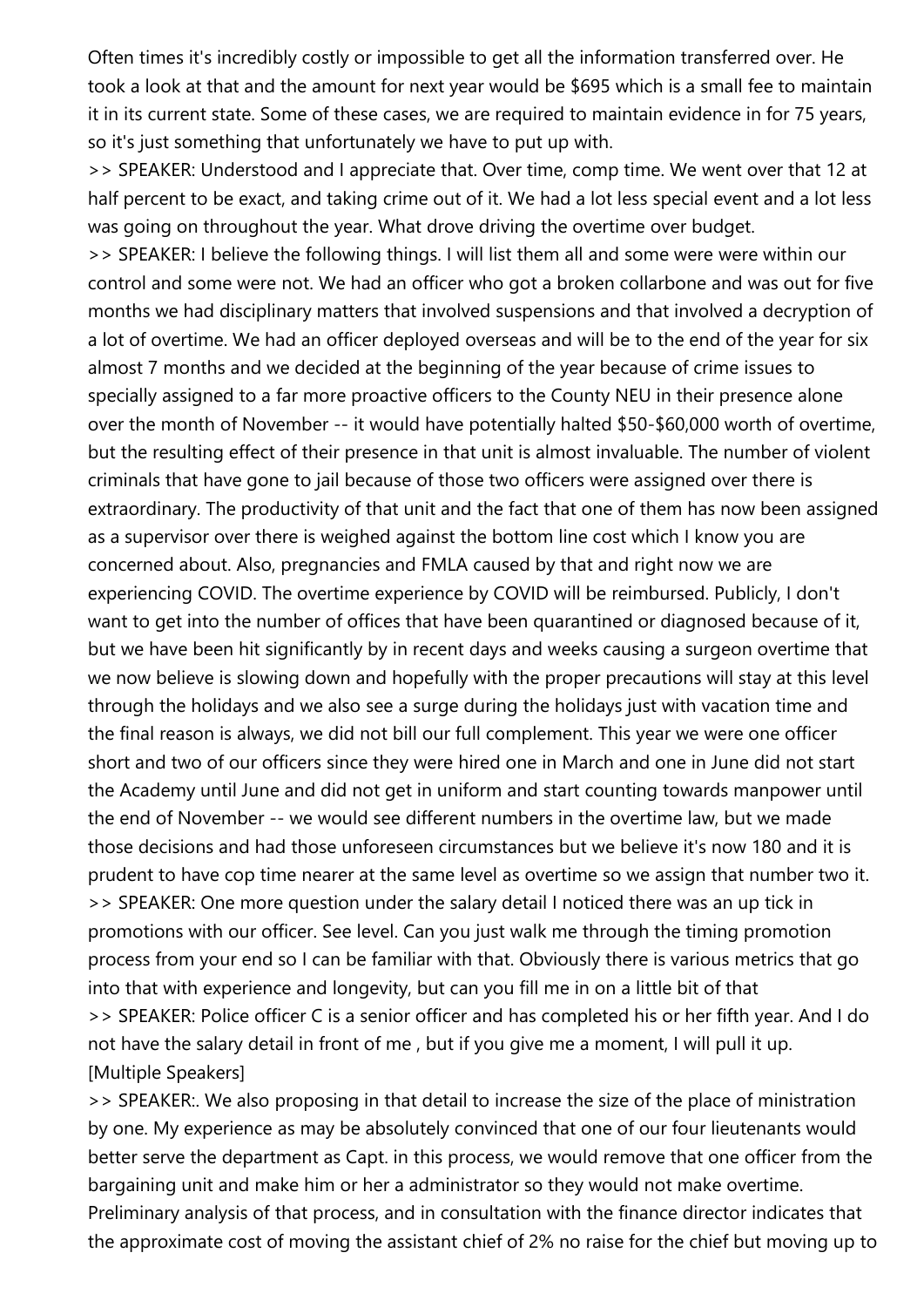2% to captain would cost \$5500. The cost of our department is just under \$7000 and the cost of overtime when you average the three so the actual cost is less press to promote someone to captain and have the three lieutenants, each running a patrol shift and have a captain running the central records and the property room and the special assignment including any new officers. We have an officer assigned to the Marshall's. So we are proposing a change in the size of the administration and the number of meetings. The plantings, the number of special operations. All of the things some of which you touched on earlier sir convinced me to be better served as an additional administrator so we are asking to redesignate the fourth, the tenant who was in charge of those things now to captain, which ultimately will save a little bit of money and help city out.

>> SPEAKER: Thank you, Chief.

>> SPEAKER: Chief , would that not take an officer off the street and increase our overtime? >> SPEAKER:. It depends on if we hire to our complement or not. Our proposal this year is to stay at 48 and we never did reach 49 because of the coronavirus. But if we hired 48 right now and then when the assistant chief retires on December 4. If we hire another officer and stay at that complement than making the Lieut. who is currently there a captain or not necessarily the same person but making that position. A captain is just a redesignation of the position. It doesn't change how many will be on the street. What changes how many will be on the street is either pulling people back on special assignment or not hiring to our full complement. Either one of those would certainly have an effect. But if we stay at 48 and have people ready for one person ready to hire now or will soon be ready to hire and another one whose background is being done if we do that we should be okay,

>> SPEAKER:, Is there any reimbursement from the county to the officers from NEW.

>> SPEAKER: The overtime assists with drug -- if there were cooperative investigations with the federal government cooperations with those investigations are reimbursed as well. As well Officer Dockey his overtime is reimbursed as well.

>> SPEAKER: Going back to training -- what percentage of the training budget is going towards the [indiscernible] training. Did I miss something in there?

>> SPEAKER: AR-15 is not necessarily just for SWAT but patrol uses it as well. The basic SWAT course is not all of the SWAT training we are doing. We are now eligible for some reimbursement from the federal government from the north central terror task force that started here last year and also what we've seen is the willingness from the DAs office to assist with some of the funding of this training because it is truly a county team with members from multiple agents is on it so we have seen some help. If the DAs office, or if the parent agency. If it's an officer from another area is willing to assist as well.

>> SPEAKER: Is there anything in our revenue that we would expect to come in that we expect to be reimbursed.

>> SPEAKER: I do not believe so. I think overtime yes but training, no. It's a brand-new thing this year and I would have to defer to Joe Povlock. However, I have been informed by my deputy commander that we are eligible, at least in some cases from the straining to get reimbursement. >> SPEAKER: Thank you, chief.

>> SPEAKER: Are there other questions from counsel?

>> SPEAKER:. I have a couple if that's okay. Chief can you talk to me a little bit about -- we have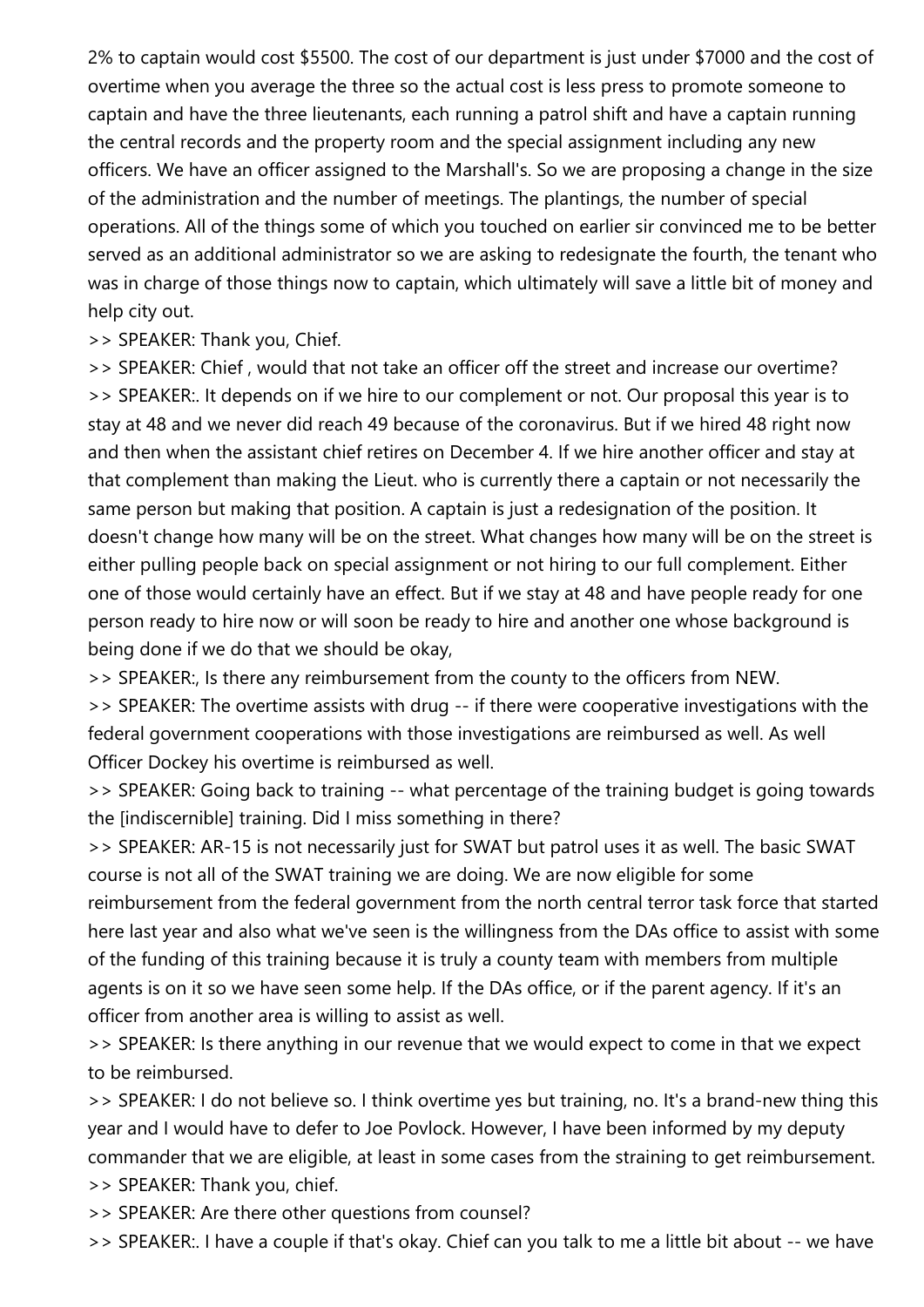had discussions last coupleof years. When we initially purchased the Spillman system, which was five years ago now -- did we say longer than that?

>> SPEAKER: 2014

>> SPEAKER: Okay so six years ago. Part of the rationale was we would save on human record keepers because the system itself would help us to keep records and we wouldn't need it any human record keepers over the course of the last years that has really played out and can you explain to me what it is that our clerks do -- each one, and what is the Spillman system does and why it is different.

>> SPEAKER: Yes. Give me one moment please.

>> SPEAKER: Sure.

>> SPEAKER: Thank you for your patience/ we have three people in records. We went over this last year. The basic responsibilities involve the following. The unit supervisor is involved in handling the message center incidents the commander Spillman. Arrest and affidavit and sending them to the DA and communicating with the DAs office. Getting complaints from the narcotics enforcement unit. Handling monthly inform crime department which is required from the federal government. They require court cases from Spillman. Expungement orders. An responses from law firms, department stats. Her assistant also handles clearing out the system. She is there all the police were there a daily basis and pushes them to. She does NCIC validations. the national crime information Center requires -- we enter hundreds of thousands of things of stolen, missing, wanted an overtime. Much of those items and people are never found or never removed the system properly so we need someone to manage that. That have been done in the past by supervisor and now has been assumed by a records person. To do it correctly. It is quite a job. You have to call people and validate that the property is still missing and the person is wanted. You have to put in new phone numbers and addresses. So, for in case stolen gun is entered or found. Five years later, it is found in the city of Philadelphia. We need to be able to get a hold of that owner to say we found your gun so if you don't have someone managing this they send a sampling of items that we have ending monthly in the report has to be done. Renda does that and she handles traffic citation and file attachments and a file attachment is really anything paperwork wise and it's mainly a paperless system, but some officers want to attach certain the paper so they will scan and attach those. Occasionally we have to do step for colleges that require. She also does name reporting. Duplicate name report. Over time, sometimes we contact hundreds of names. One officer will type it in one way and the other will type it in another. So you have multiple names for the same person with the same date of birth and Ms. Amos overseas that and prevents us from seeing all the contact under someone name. Janet Dotery handles accident reports and handwritten citations. Verifying track citations. She does background checks for law enforcement, government agencies and the military. She handles parking citations and she does and extraordinary job for me on quarterly staff, which makes it much easier for me to provide the stats to you on a quarterly or unit basis. She also assists with monthly works involving colleges. She provides copies for motor vehicle accidents upon request we get email requests and west to the maleshe also does scanning of forms as well, and dispositions into the system so they become part of case files. Another thing to consider is when you get into these unit that are vital to the functioning of the police department needs to consider is when you have an operation that requires threein the seniority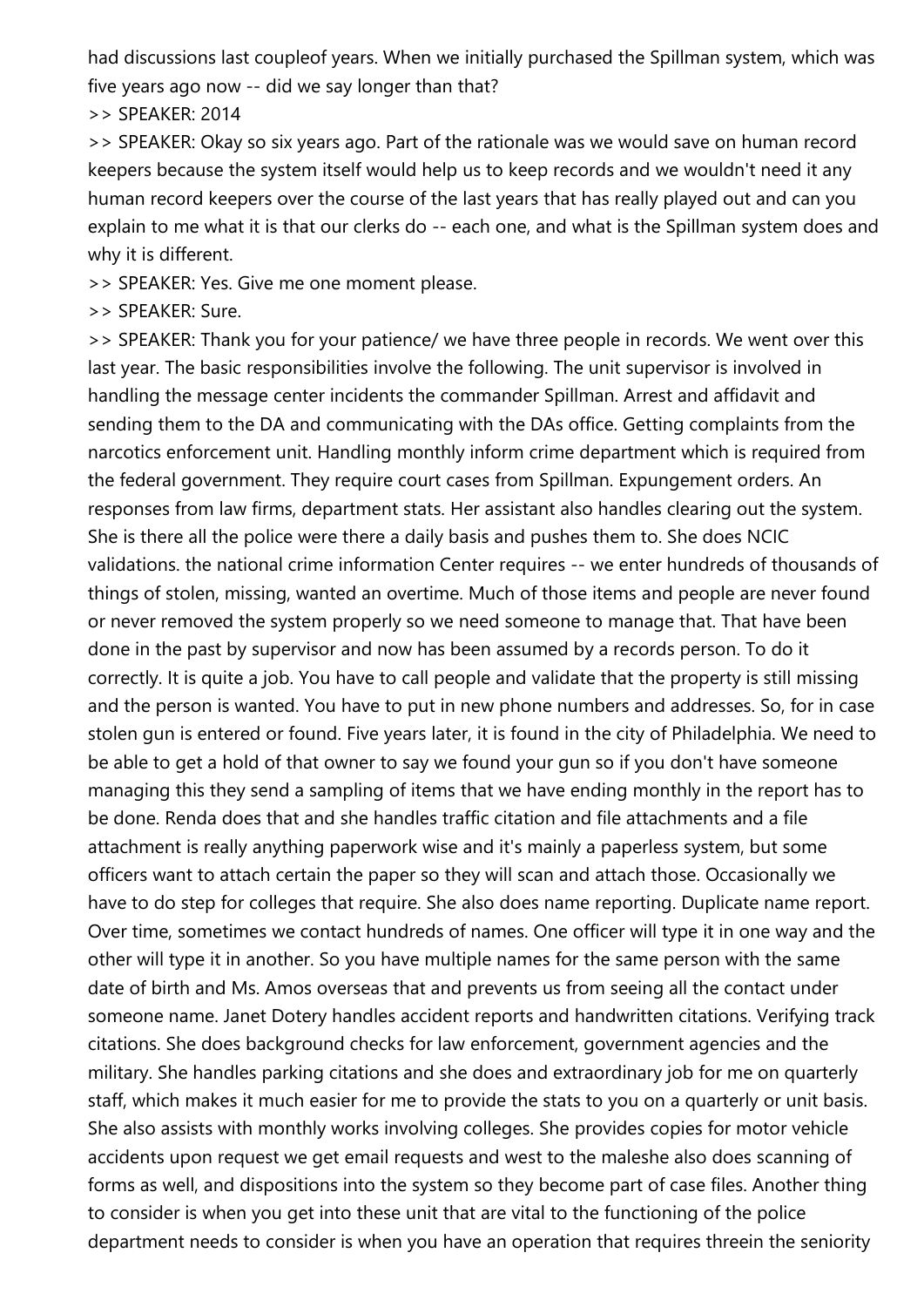of the employees -- Brenda has 40 -- these are ways that have a lot of vacation to take. where they need to catch up. One goes out sick or injured and then you add vacations and in some cases you are down to one for extended periods of time which I think caused issues. I was in chief at the time, but when they did that and move Janet there for several months. I think that was one of the issues anytime one was all they were down to one and things will backup so our opinion when we analyze the slashed year was it was a three-person unit. I'm not saying that it will stay that way forever, but we believe that now and we still do more than keep a close eye on it. I don't know why they made those assurances when they got Spillman. I was an officer then and I got a nice professional record management system have heard you speak of that since. They state the busy back there, so I'm not an advocate for downsizing that unit. >> SPEAKER: Thank you, chief. I appreciate you providing all of that information. I would nonetheless make the point that the Spillman system cost is \$350,000 will we first purchased it and now it's been \$35,000 a year on it which to my calculations it's only less than one of our record clerks and I would expect we are paying \$50,000 for a record clerk so we've added 1/4 records person in the department on an annual cost basis this year in particular, we really need to consider. I would be very excited to hear the end of my Council colleagues as well as administration now and over the course of the next week as we continue to look at the budget. While I appreciate while everyone is in the records department is fully occupied and it is something we need to look at. It's not so much dwelling on the past but we implemented a new record system. It would save us money, but I think it's just costing us an extra \$45,000 a year, and if it's providing that kind of benefit to the city. I think that is great but I think we still need to look at whether we can save money elsewhere to make up for the cost of that system to us. Officers prefer to file records differently. They prefer to do them by hand not understand. We would like to be able to offer that to our officers. Anyway, I would like to hear other people's opinions on that. But those were a couple of my sentiments. When looking at that part of the

budget. >> SPEAKER: If I could piggyback off of that. Can we reassess or how should we reassess what we are getting with our \$45,000 a year with Spillman we have any information on how that is assessed by them. You mentioned it will go up

>> SPEAKER:, We can assess it. But if we continue to use Spillman. We cannot stop paying it. We have a contract and in user agreement. Secondly, if we continue to use the software. It would be crazy not to pay it.

>> SPEAKER: Is it meeting our needs or is it effective enough. You mentioned it was bought out by Motorola.

>> SPEAKER: They are being much more response in the last year that they have been in the past two years that I in this role on through a number of internal improved changes.

>> SPEAKER:, Could we have someone from Spillman come in and show us how it could be used.

>> SPEAKER: Of course but the price would be steep.

>> SPEAKER: I am looking for a way to some way of actively assess the system and if it is meeting our need and if we are using it in the most effective way.

>> SPEAKER: Absolutely.

>> SPEAKER: I can speak to whether it is meeting our need is meeting our need in every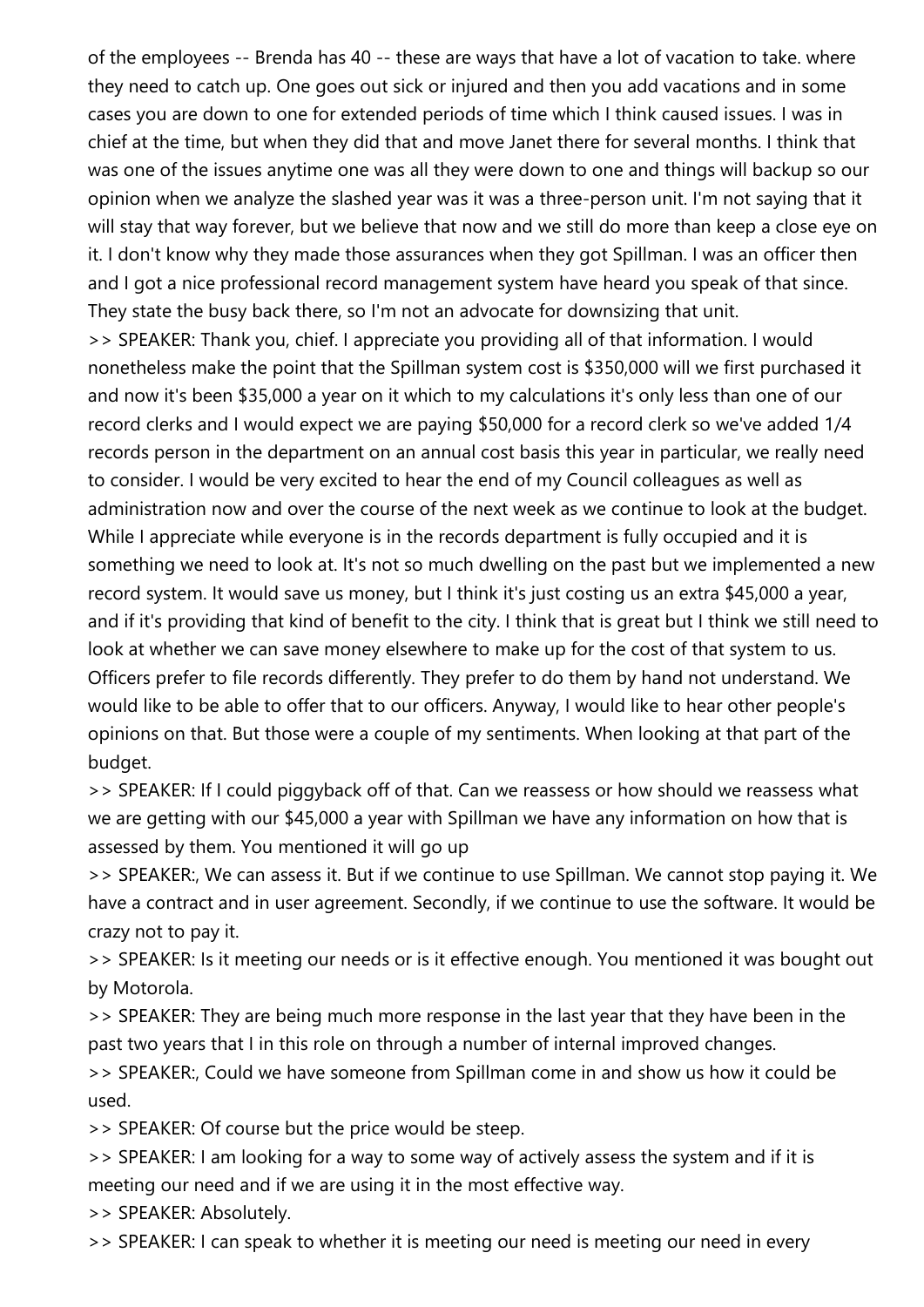possible way. However, there are things we have asked for. That would make it even easier. For instance - criminal complaint were fields are filled in automatically. Changes that have been asked for in the past could be done and completed. They have in contact with Motorola and Spillman and in response to the cares act with radios and body cameras. He asked us about how Spillman was going and offered to reach out to Spillman for us and to ask them to contact Mr. Cooley. It is far better than the old system. We had you can get to reports quicker and identify people quicker and you can do it in the car in years ago, we could not access it in the car. There are many dangerous people that have gone to jail because we have the system and we have been able to identify them and figure out they were lying about their name and date of birth and address very quickly in the field, so it is far better than the one it replaced and we are happy with it.

>> SPEAKER: That sounds great and I'm glad it's working well. I guess I'm thinking after 6 years it might be time to reassess other needs throughout the city like insurance. You probably know far better than I do -- what other departments are using and technology is out there now. It's a discussion we can have and get information to assess what we have. One other question I have - - the salary of the captain. How is that arrived at?

>> SPEAKER: Standby. I will have to pull that up.

>> SPEAKER: Captain is 4% above the Lieut.. The chief is now 2% above the assistant chief.

>> SPEAKER: Yes. That is correct. The Captian moves into a 4% above the top. Lieut. Instead of bumping up the assitant is moved up 2% and the chief remains the same.

>> SPEAKER: What is the range? From bottom to top.

>> SPEAKER: They are all the same. Do you have the number?

>> SPEAKER: One sec. Sorry, I have to get my calculator out. 92,643 for 2021. Previously it was

4-4-4 and here they are doing 4-2-2.

>> SPEAKER: That is correct, sir.

>> SPEAKER: Thank you. Are there other questions from Councilmembers?

>> SPEAKER: Just to kind of go back. Councilwoman -- you say one of the responsibilities of records is to transcribe police reports. Did you say there was not a uniform system for filling out report and they like to do it their own way. Did I hear that right?

>> SPEAKER: That is what VP said. That is not entirely accurate. I implemented the handwritten traffic citations. The last administration had done away with the handwritten citations. So if you did a traffic citation you had to do it on track. That caused more warnings to occur because people did not want to go through the use of citation. What I thought was more prudent was to offer those officers. Some of them veterans the ability who were more comfortable handwriting. Traffic citation. Instead of exercising their discretion to give a warning simply because they were not comfortable by doing it on Trax. Not tie up the records clerk more but did create an addition pass because they quit writing traffic citations.

>> SPEAKER: When you talk about traffic citations -- the income estimates on page 8 with that fall under traffic lines, local line item 4530. I'm just curious because you are saying the officers were shying away from citations because they did not want to use the automated computer system and is that may be why we saw a 50% decrease from the budgeted amount of 2020. >> SPEAKER:. I would say if you talk about this year. Probably a big part of the change of enforcement would be because of the worldwide coronavirus pandemic. The issue directive was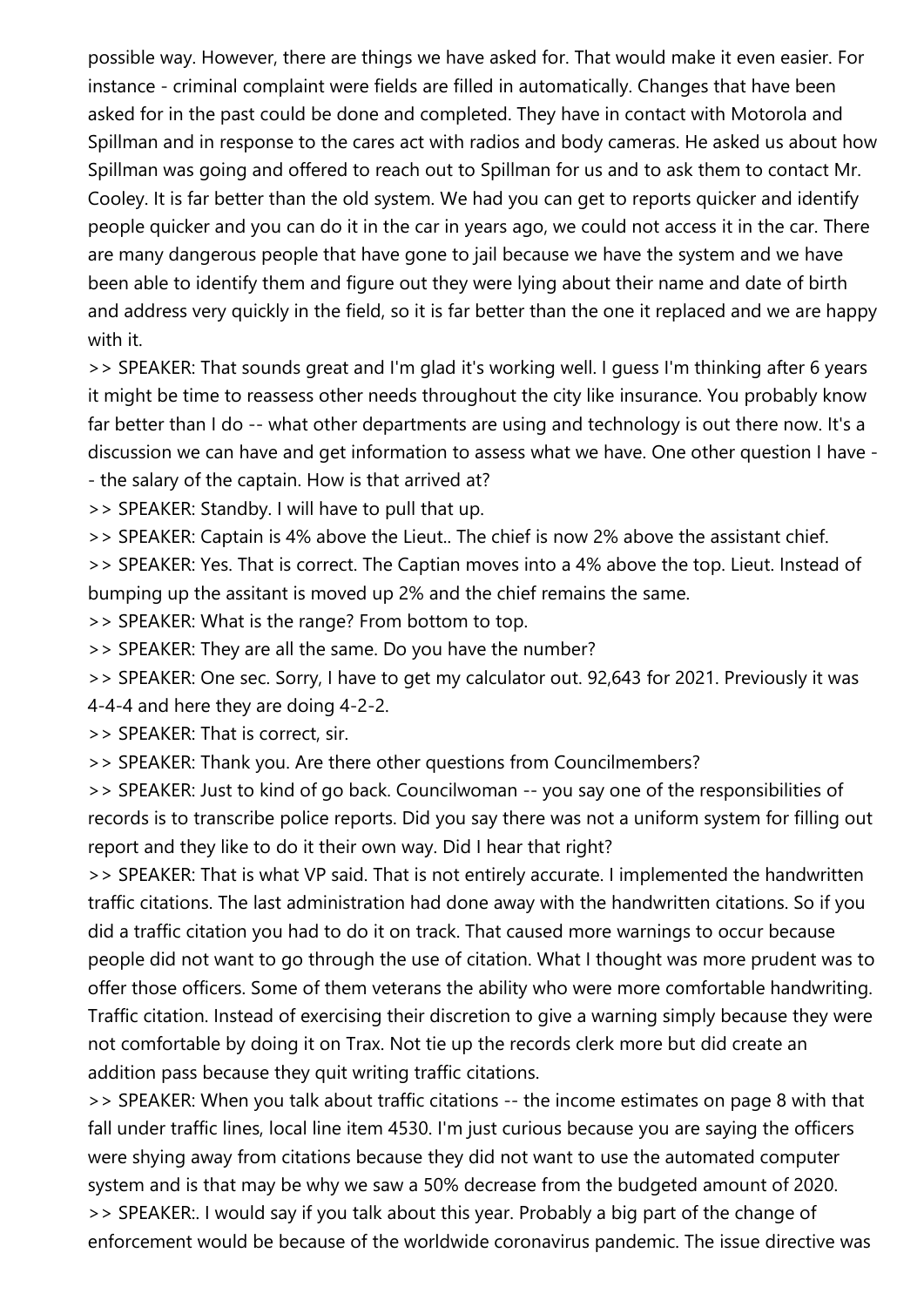to not have contact with people earlier in the year unless it was absolutely necessary in order to stop the spread were handling calls that could be handled a good deal of time. I'm sure that that had an effect on traffic crime for some time.

>> SPEAKER: Okay. Thank you.

>> SPEAKER: Any other questions for Page 49. Okay. Hearing and seeing none. We will go to page 50.

>> SPEAKER: Under supplies and materials for 2021 proposed. General office supplies \$17,000. There is an additional line. Adam added for COVID 19 for \$2500. Gas and oil proposed \$55,000. We propose the elimination of the line item for fingerprint and photo. Given that we have entered in to an MOU with the County and the County purchased the fingerprint system and is paying for the maintenance of that system in an effort to establish a part-time processing center here in City Hall. The very small amount left for forensic gear and things like that will easily split up between office supplies. In general office supplies and investigative. Uniforms are \$33,600. That is uniform allowance. Uniform initial issue is \$53,000. Firearms and ammunition, \$33,000. Communications is \$18,500. For a subtotal under supplies and materials is \$228,600. Equipment and vehicle repairs are \$42,000. Radio repairs are \$5000. The radio maintenance contract that we share with the fire department is \$1800. Computer repairs are \$13,000. Subtotal is \$61,800. The loan item under equipment. Health is a vehicle lease purchase, which is \$190,000 for a total budgeted amount for the Bureau police of \$10,204,999.

>> SPEAKER: Thank you, chief. Questions Mr. Banks.

>> SPEAKER: My first question for general office supplies. I know in our IT budget. I know you have Vm listed and city Council has listed for digitization. How much of these general office supplies could we cut down for every department. If we started moving paperless in terms of having a centralized server or access to a centralized system where we would cut down around our paper cost.

>> SPEAKER: We do have a centralized server. We have two clusters. One clusters specifically for City Hall and the other cluster is specifically for PD and that is for procedure purposes. We could absolutely cut down on some of that cost. If we try to go more paperless . In my opinion it really takes mandate from counsel that to say we would start printing stuff. To truly do that and stick to it.

>> SPEAKER: That is good to hear.

>> SPEAKER: I will tell you that I believe in this particular office supply line item. A new copier for what we call the watch commander copier, which is the main unction device in the police department. There is another one in the agent area. It is a fair market value of the lease and we need to be there and renegotiate a lease or purchase a unit outright. My preference is always to purchase the devices. That way we can probably make them last seven years or so. The fair market value leases are just not a good option in my opinion. You end up with a large balloon payment at the end when we already paid a significant amount for.

>> SPEAKER: Is that a necessary reason to have two copiers.

>> SPEAKER: They requested. They have a separate one. In a Police Department. We really do need to have two. Certainly, there are times one is down and there are certain documents they need that they need to print that are state and federal requirements and there is no getting around that, despite their certain documents they have to fax is much as I would like to do away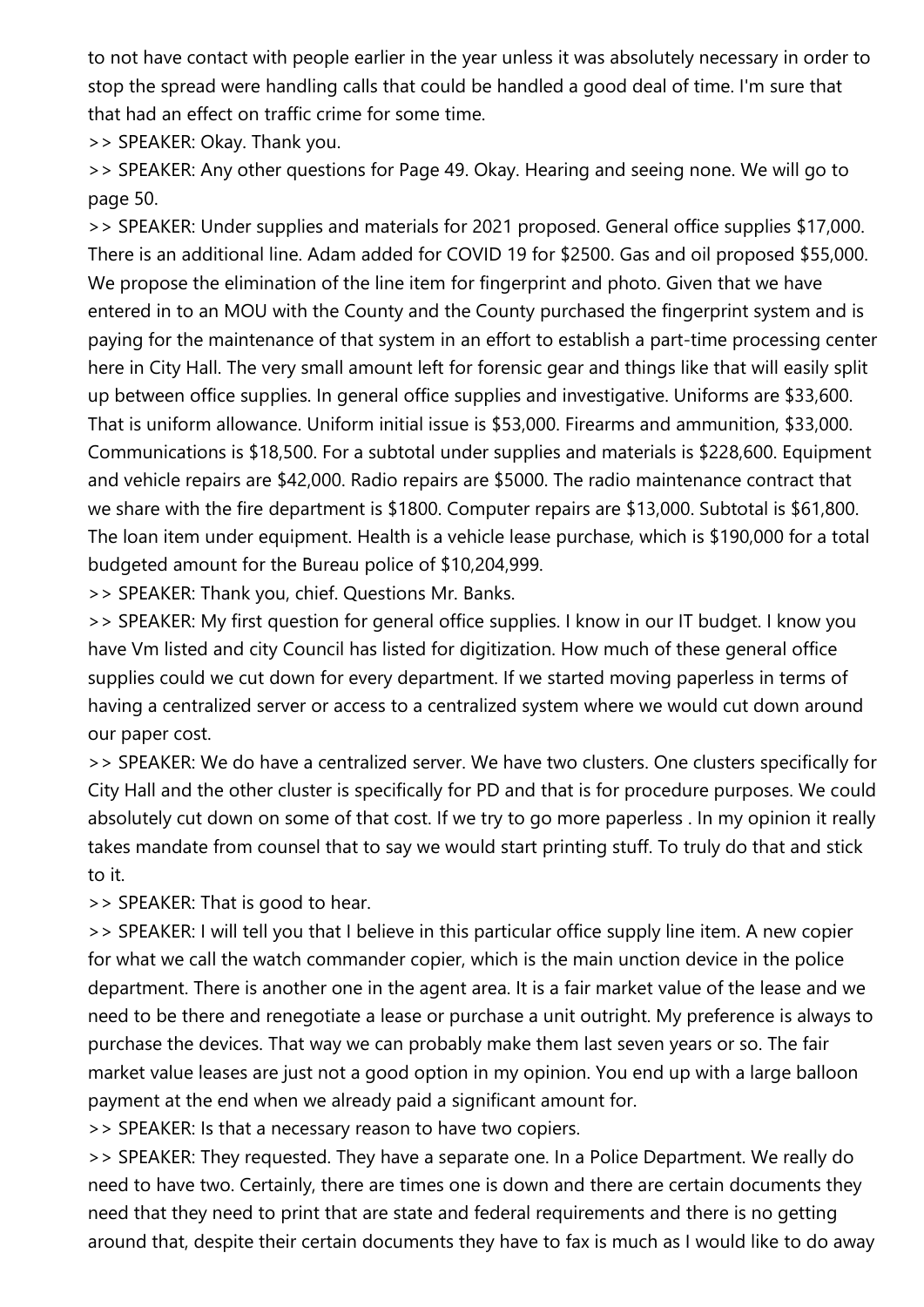with all fax that will not change anytime in the near future.

>> SPEAKER: Thank you, Mr. Cooley. There is a substantial cut to the fire and ammunition budget. What was the reason for that?

>> SPEAKER: Standby and I will have your answer. Hold on just one minute. A big part of it was we paid off the Taser. Which was a substantial amount was over \$16,000. That was a change. He also came way under budget this year because we budgeted new purchases with the new pistols. We did was it for the next year and having already purchased 9 mm ammo for the expect changeover from 45 caliber 9 mm next year, with a significant part of the reduction would be that we no longer have the Taser payment. In the next item with support equipment. What account for the \$9000 increase there.

>> SPEAKER: I was trying to step in there when Mr. Cooley was referring to general office supplies support is where the purchase of the new RICCO machine was purchased by counsel. It led to the development of the proposal where a RICCO machine valued at a approximately \$14,353 in 2019 would be purchased and then maintenance agreements for that machine and the other one that he just spoke of. Could be as much as \$3000-\$3500. Therefore we requested were we believe the appropriate amount to request for this line item. If we are going to purchase a new copier and at least one is \$19,000.

>> SPEAKER: Thank you, chief. That's all for me.

>> SPEAKER: I apologize for the mixup of the line item. There.

>> SPEAKER: No problem.

>> SPEAKER: Any other questions?

>> SPEAKER: Chief, but at last year's budget – and did we get a break down at the entire fleet and the condition of the vehicles and where we stood on that. I will beat around the bush but I'm wondering if she or might not be the year to buy any more police cars.

>> SPEAKER: I don't recall if I sent it to council. I have another report just generated, fleet manager with the exact same details. If you got last year. I can forward it to you later this evening or tomorrow as soon as you would like. Again I am very privilege to have my assistant chief sitting here next to me and one of the thing he awards me about his don't go too long without buying cars, even if you just buy one or two to go completely. A year without it, especially after we just reduce the size of our fleet by three is dangerous because if you get one or two red for an engine out we are down a bumch of cars. The size of the fleet and status is something we talk about on a daily basis. We are open to suggestions from everyone on that. We are propsing 3 but if it needs to go down to 1 or 2 we would understand that but not to not buy any.

>> SPEAKER: When we talk about more vehicles are we talking about Tahoes or cruizers.

>> SPEAKER: We are talking about Tahoes. We don't believe the current Chargers that exist with service very well. It is a year thing. I don't plan on buying Tahoes forever. The cost being very similar oh a Explorer vs a Tahoe. Many of our officers would prefer a smaller vehicle. We were impressed with the old Crown Vic's in the Chevy caprices of the mid 90's they do not make those vehicles anymore. The four explorers were bottom out on the street. I have a real concern about the spot compartments they get smaller and smaller and when you try and put up as her back there you have to worry about positional affixia. We don't then on doing this forever, but we are there right now.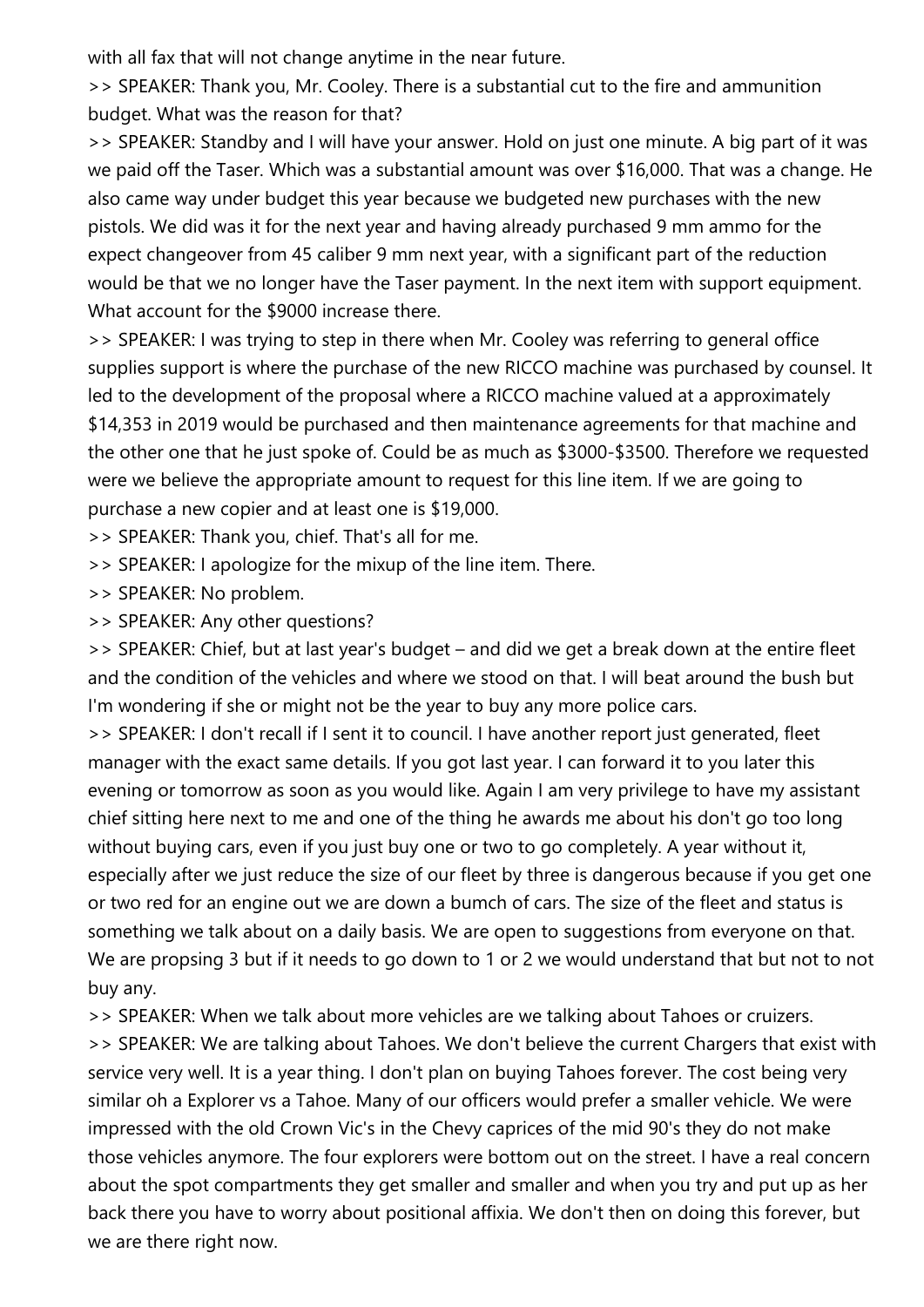>> SPEAKER: Okay so we might be able to get down to one new vehicle as opposed to three and not do too much long-term damage.

>> SPEAKER: We would appreciate anything above the number 0. So we appreciate anything. >> SPEAKER: How have the Tahoes been performing from the officers using them.

>> SPEAKER: Mostly positive that a little negative. They are more comfortable you can move around easier in the passenger compartment and you can draw from a seated edition in an ambush situation when you are seated doing paperwork or surveillance. They are still pretty quick and the larger backseat compartment is better. There is more storage in the back. For passengers when you have two people in them. As you know when you are in the smaller Ford vehicles the cameras right there by your head, if you have done right alongs you know this. These have a little more room and make it easier to move around, use the radio and computer and access the long gun. The only real -5 herd is there are little larger. It's a little bit harder to turn. For instance, a quick U-turn at an intersection on a vehicle, you find yourself doing a three point turn and that something the officers have commented on. This is an issue near and dear to my heart. I am waiting for the automotive industry to come back with a crown vic. We appreciate anything we get during these tough times.

>> SPEAKER: Thank you.

>> SPEAKER: Other questions from counsel?

>> SPEAKER: On the vehicles. Police vehicles are heavily used and it's a precarious situation to understand the lifecycle of these is much shorter but trying to squeeze out as much life as we can. What is the hours. What dooes the overall usage look like. Two police officers take these home?

>> SPEAKER: We have to allow it, and most of them don't. Prior policies are to allow the chief and all of administration all had take-home cars and that was eliminated the moment I became chief we do not take-home cars at all and they are here ready and available to officers that are available. The ones that would have taken home. As far as the use we do not take-home. Mark cars at all. We do not do that. Unless it is an emergency and approved by the on duty supervisor. They are used for patrol duties and instigated for travel to and for trainings and transport of prisoners.

>> SPEAKER: Other questions or comments? I don't see any. Thank you, chief..

>> SPEAKER: Thank you.

>> SPEAKER: Will move onto the fire department. Pages 33 and 34. Welcome, Chief.

>> SPEAKER: Good evening president and members of counsel. For the 2021 budget for the Bureau of fire. Salaries \$2,287,571. Overtime \$230,000. FICA \$37,800. Life insurance \$26,750. Workmen's Comp. is 84,000 \$8400 pensions are \$1,000,882. Health insurance is \$2,500,000. Severance pay is \$50,000. For a sub total of personnel \$7,120,924. The purchase and there versus. Water and sewer. Light and power \$13,000. He \$11,000. Fire prevention and investigation \$6000. Training is \$30,000. Travel is \$10,000. Telephones are \$18,000. Subscription and dues \$6000. For a sub total of \$97,500. I will pause there for question.

>> SPEAKER: Are there questions from counsel? Mr. Banks?

>> SPEAKER:, Could you break down what the trainings budget is used for?

>> SPEAKER:. It is all-inclusive to include new hires and fire Academy cost. In 2020. We are extremely curb on our training calls because of the cancellation of multiple courses. We have a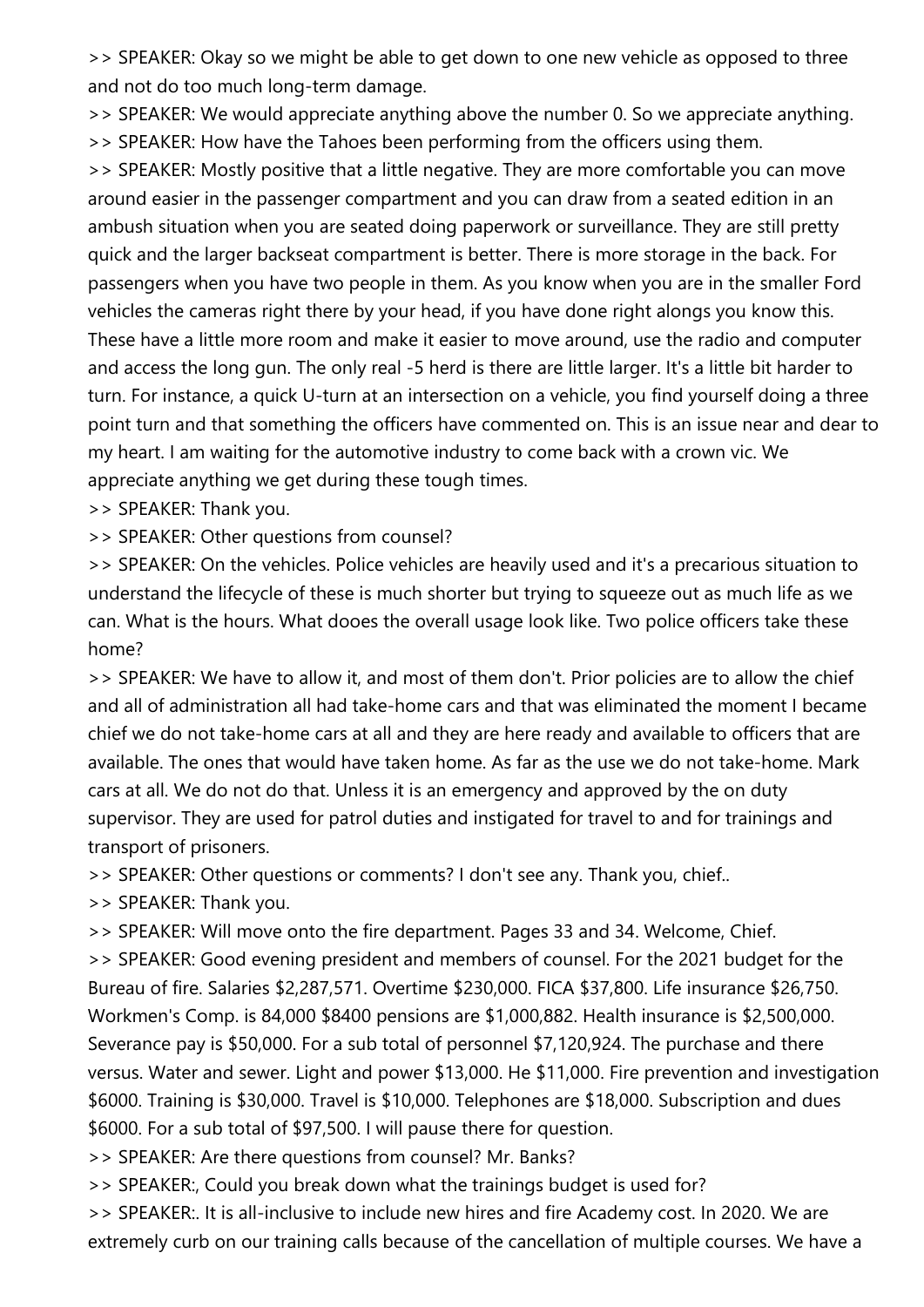very young department. So we are trying to get our department up to the training standpoint and also hopefully counsel received the goals and objectives that I sent earlier in the night. One of our goals for the next review. It is to decrease our rating from a class III to class II, and that involves very specific amount of hourly training done per person per month. To be specific, the training budget for next year. We are looking to run a general requirement for technical rescue program Swift water technician programs along with one cadet at the fire Academy to maintain contractual staffing. That will bring us to our requested training budget amount and that really doesn't replace much of the missed training program due to the pandemic this year. >> SPEAKER: Thank you, chief.

>> SPEAKER: Chief. The overtime is a killer. Could you explain some of this?

>> SPEAKER: We are budgeted for \$275,000 in 2020. We are looking to come in under budget. Just some quick math. We are looking at coming at \$250,000. That's \$25,000 under budget. As you see for 2021 due to the department restructuring and putting more line snow on the floor were anticipating another reduction down to \$230,000. Our overtime will be around hundred \$50,000 less just a few short years ago. We still want to maintain adequate service.

>> SPEAKER: Have fires increased, or is it because of you are called out for every little incident - -

>> SPEAKER: Our overtime specifically is to maintain our minimum staff and our minimum staff hasn't changed for many years. It is well below national standard kits about 1/3 of what national standard recommends. Overtime specifically is for that. There is overtime generated per fires. Response is outside the city, and it incurs a small amount of overtime. Response for fires is a rather small number when it comes to the overall overtime budget with the department restructuring and the elimination of an administrative position going into 2020 that puts us a people per shift.

>> SPEAKER: When you were called an event outside of the city do we get reimbursed?.

>> SPEAKER: No. We do not. We have a symbiotic relationship with our volunteer departments around us. They assist us. So when they have a fire. We assist them. We only send one piece of equipment outside the city on fires. We don't get a kick back or financial contribution we go outside the city, but again they respond inside our city as much as we respond out at the city. I can tell you, our administration is aggressively pursuing regionalization efforts with pretty much every department surrounding us. That is a challenge in and of itself.

>> SPEAKER: This question might be off-the-wall but what I understand from some of the volunteer companies. If there is an accident. The companies will go back to the insurance companies and they get reimbursed from insurance companies. Are we doing that? >> SPEAKER:. We do. Mr. Pavlovk may have a little more detail. We do bill for vehicle accident we bill insurance companies and use a third-party billing agency which we are progressively getting a little more money back that I've been working with them closely. Since our administrative change early in the year to try and update how we collect information and data to make sure we get any reimbursable penny back that we can. We average \$10-\$15,000 a year. That is correct.

>> SPEAKER: The clean up can be very bad, too.

>> SPEAKER: Is less than 5 pounds of oil. Drag. We generally respond to low-speed accident with the exception of the interstate. Those are all things that are a work in progress to get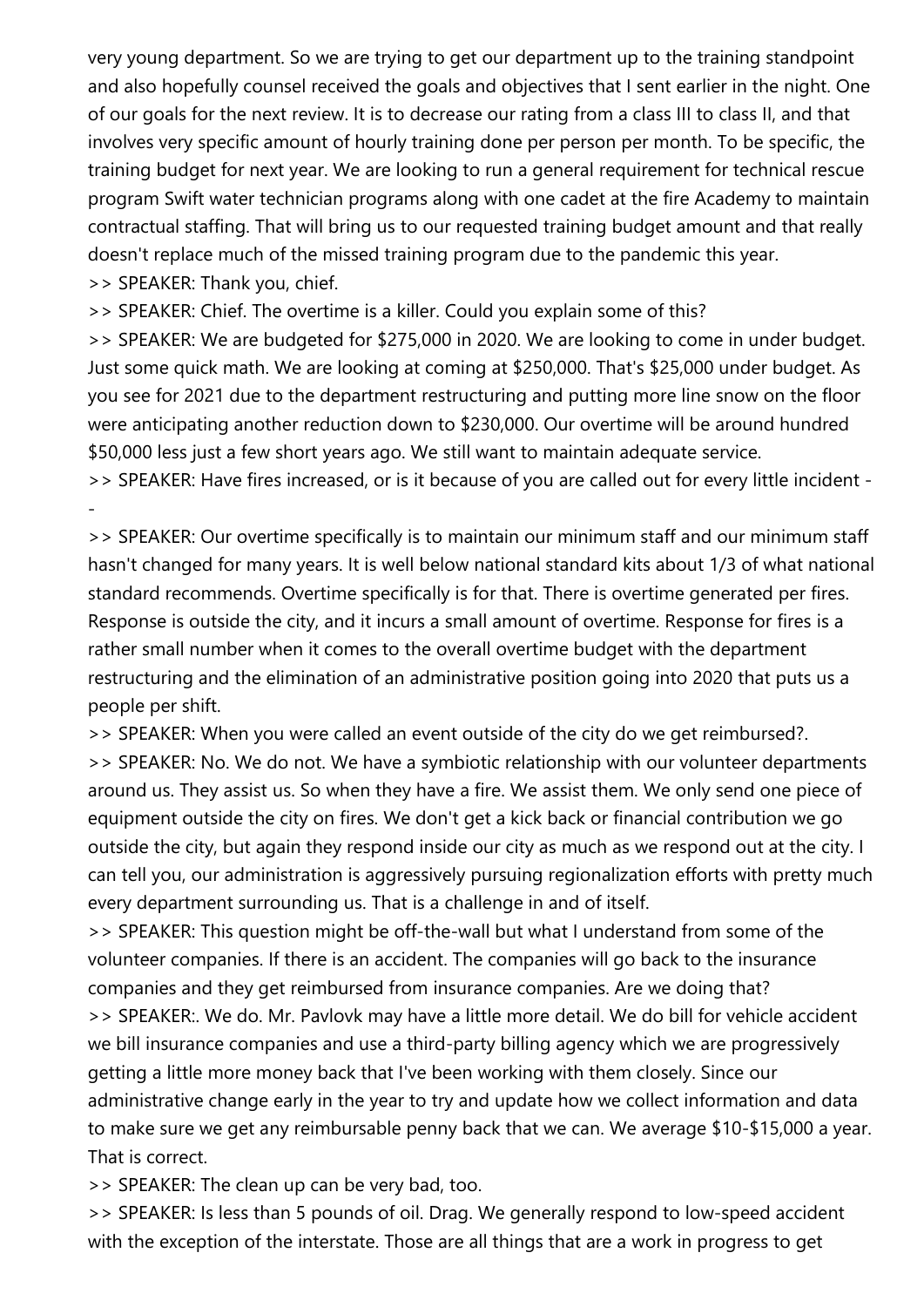reimbursement.

>> SPEAKER: I think we only get paid if they collect for us.

>> SPEAKER: We only bill the insurance. If the insurance denies the claim we stop and don't go after the insdividual. We ensure we code things and break down the line item expenses.

>> SPEAKER: Thank you, Chief.

>> SPEAKER: I have one. Chief, how are you?

>> SPEAKER: Excellent.

>> SPEAKER:. Can you tell me about the fire line investigation line item. I know we are looking at some timber items but we only spent \$274.

>> SPEAKER: That line item is one that will typically vary from year to year. Specifically, do to the fact that this line item encompasses all of our outreach material so we have spent very little out of that line item. We do hundreds of fire prevention item over the year and now with the grant we received in September. The other thing that line item covers his fire investigation materials. Some basically volunteered Artman's state police for investigation. But, we have trained personnel do them ourselves. We are in need of a new camera for origin and cause investigation, so that is a small amount in their that line item last year was reduced by a couple thousand dollars. There is a good chance we won't use that much, but we were hoping to have a little bit of a further to make sure we can get the outreach materials we need specifically for the use outreach programs we do for the school and through NFPA.

>> SPEAKER: Some of that will be materials for the smoke alarms.

>> SPEAKER: Is been passed out or distributed yet.

>> SPEAKER: We have all the materials and we are working with Lowe's on a partnership for the smoke alarms. The program has come from a soft standpoint. Specifically, because over winter. It's a little more challenging to do door-to-door smoke alarm installs as soon as the weather breaks. We are going to engage in that much more aggressively. However, the performance of that grant runs from September 2022. September 2021. If we won the program correctly. I'm confident that that will be the case we will be out the smoke alarms by September 2020 1W NEP used to run their operation save a life program. We received hundreds of smoke alarms over the year, but that program has it will be on us to purchase alarms and work with some of our community partners get that. So if we can get some donations there is potential for that to decrease. Lowe's has an fantastic. They are giving us alarms at cost and they give us another several thousand dollars as a donation to the program.

>> SPEAKER: Does that answer your question?

>> SPEAKER: Yes, thank you.

>> SPEAKER: The pension line up.

>> SPEAKER: The increase. There was approved in September from our MMO. They went up around \$780,000. There were some assumption changes and there was a calculation that was in the pension ordinance that was grieved by the department. They were successful in their grievant and due to the changes. That was one of the increases along with some experience forces by the plan. Not meeting their assumptions

>> SPEAKER: President Allison I would like to note based upon the recent contract ratification that something be looked at very hard going into the contract with the pension cap and changes with the drop. Our goal is to bring that number under control.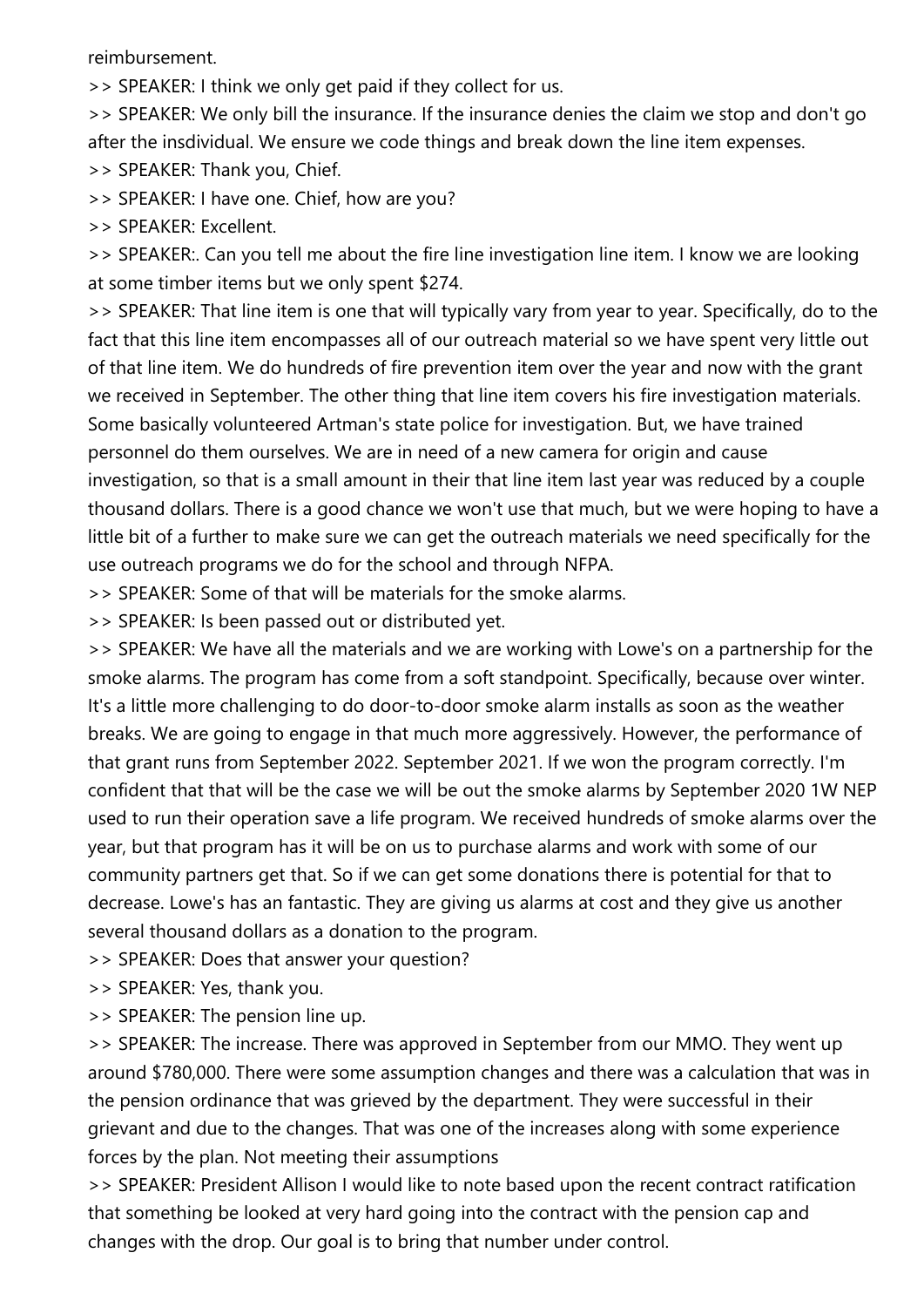>> SPEAKER: I know the high over time, contributes to higher pensions, so putting the cat in the contract should help. Hopefully future obligations

>> SPEAKER: Thank you. Any other questions for the chief. I don't see any

>> SPEAKER:. I have one more page. Under supplies and material general office supplies are \$4000. Cleaning supplies \$4000. Gas and oil \$15,000. Uniforms are \$23,000. Other supplies \$4000. COVID 19 supplies are \$7500. I should also note that that line item is reimbursable through grants that have been attained, and cares act funding. Vehicle repairs \$53,000. Communications \$5000. Miscellaneous repairs \$6500. Contract services \$15,000. Facility maintenance \$60,000. Subtotal of the hundred \$39,500. Under support equipment, \$63,000. Total department expense of \$7,413,924.

>> SPEAKER: Thank you, chief. Other questions on page 44?

>> SPEAKER: Chief, I am wondering about vehicle repairs and my first question is why they increase their mice. Second question is facility maintenance is that done with an external do we do that internally.

>> SPEAKER: I will start with vehicle repairs, vehicle repairs, frankly, is a projection my deputy chief handles fleet maintenance and he has done a phenomenal job over the last few want looking at our historical vehicle repairs and projecting out future expenses. Our fleet is reaching is reaching its general frontline life is when it reaches that life we have increases in repairs. We have an engine that was purchased about six years ago that has cost more. We would have liked it to. And repairs on that continue to climb that line item also covers a \$10,000 lease payment for one of our support vehicles. But again for looking at previous years expensive and forecasting what are expense will be for 2021. If we come in under budget on that one. There is potential for us to come in under budget on that one. That definitely one that his debt us in the past. So we try to error on the high side with vehicle repairs and hope that that comes in well under budget. I should note to on vehicle repairs. We are in the process of looking at our overall fleet replacement and I will be coming to counsel a couple of months from now to address replacement of our frontline engine and ladder truck out of headquarters. They have both reached their inch of service life, hence the reason this vehicle repair item line continues to climb, will be looking at some long-range repairs. Does that answer your question on vehicle repairs, facility maintenance, Adam spoke on Monday night and we have developed a phenomenal relationship with streets and parks and they've had some individuals there now who are able to do a large amount of our building maintenance work in-house Jordan would be a prime example on the HVAC work he does. Our facility maintenance budget for 2021 includes several budget there were cut in 2020. The biggest one would be our plan event system and that's a nickel exhaust capture system that is a hose that attaches to the vehicle exhaust that removes the exhaust particular outside of the building that system we have is 15 years old and it's been out of service for a couple of years we have Rick repairs that need to be done at fire headquarters in the SOC. We also have some security updates need be done. We have reduce that line item is much as we could to try and get those to cover the priority items that we handle as much of that in-house with streets in part as possible.

>> SPEAKER: Mr. Mackey?

>> SPEAKER: If we could dig into the support equipment line item for the budget narrative that you sent. I did she that instance, \$63,000 in the line item. The five things listed here at the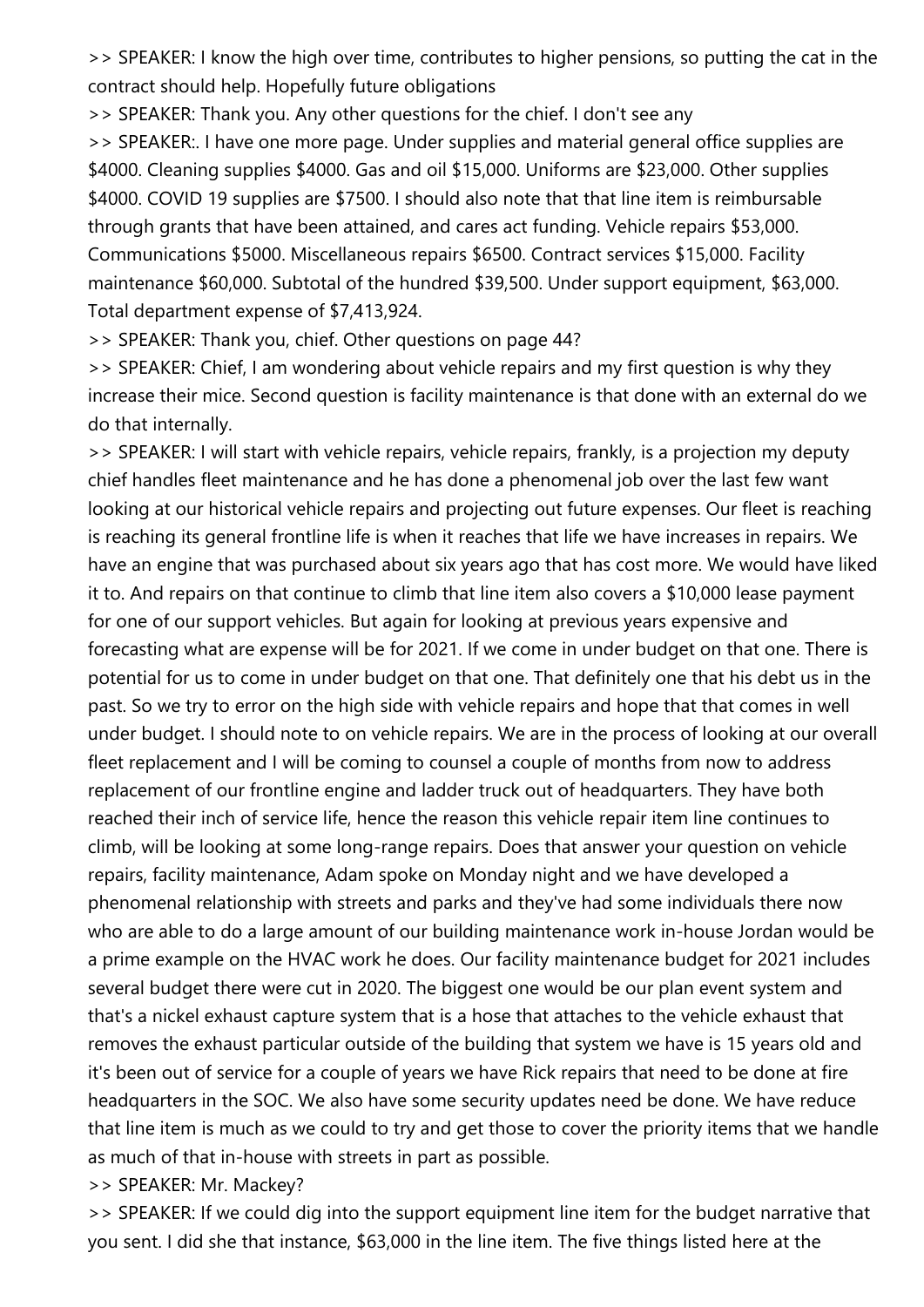## \$47,500. Where's other \$15,000?

>> SPEAKER: Sure, let me apologize. I am pulling it up right now, but support equipment is our blanket line item for any equipment update not necessarily repairs, equipment, update the need to be done over the year. There are some small component for support equipment that it's hard to budget for and we need to purchase new or up upgrade. The other part is equipment to a couple of years ago we added \$10,000 to that line item as a grant matching so that exceed \$3000 isn't necessarily a real number that \$10,000 provides our grant matching. Let me look at my narrative just one second, some odds and ends around the firehouse. We need to raise a dryer forms. That's a \$1000 expense. There are some kitchen items that need minor upgrades. So with that thousand dollars here and there, it leaves us with a little bit of wiggle room. That's typically a line item that we don't go over budget on and we have a little left over. One thing I should mention to party sets of work equipment line item which I to budget to replace RS CBA in a rotation much like we do. Personal rotation so our S CBA rather expensive at \$10,000 of to be able to replace two of those a year since up-to-date on standards in the realm of safety that we need to we are working on cares act funding. There is potential to eliminate that expense from the line item in lieu of cares act funding

>> SPEAKER: My follow-up question is grades of current equipment. I'm assuming when you say the entire unit. It comes with a mask.

>> SPEAKER: No sir

>> SPEAKER: Though so you have to buy the mass epically

>> SPEAKER:. There, OSHA approved and to teach firefighter and that \$3000 covers about 10 mask layer on a replacement cycle. Like much of our other so and up grade or replacement of outdated equipment are airbag system is 20 years and there are other things and the least that come about where things break and need to be replaced. Hence the fact we don't budget that down to the exact dollar for every single thing we need. The majority of our equipment is handme-downs. There are leasing options out there for that equipment and we are exploring that but for the cost leasing doesn't make much sense. The replacement of the tread will end of the addition of the stair machine. They are used very heavily so it's important that we get the proper equipment so it doesn't brekdown.

>> SPEAKER: Other questions?

>> SPEAKER: A few years ago we had different areas in the city that were affected by low water pressure and I know the water authority has done a lot of work throughout the city and we brought most of those of to the pressure we need

>> SPEAKER: The major area of our concern was the W. Force St. area. There were numerous main upgrades through their and there are some other areas in concern at that line item specifically, we try as the water authority is doing work in certain areas look at laterals that need to be upgraded our hydrant custom is extremely old, much like our water system is as there is buildup in those waterlines, those laterals may reduce in size so that is something we work with is closely with the water authority, there are no areas that are in dire need that are on the radar for water authority work that we are holding daddy and that line item for normal hydrant make its one unique thing about our department is we maintain service. The hydrant and it has historically we done for many years. There is a small amount of money in there for pain and other associated items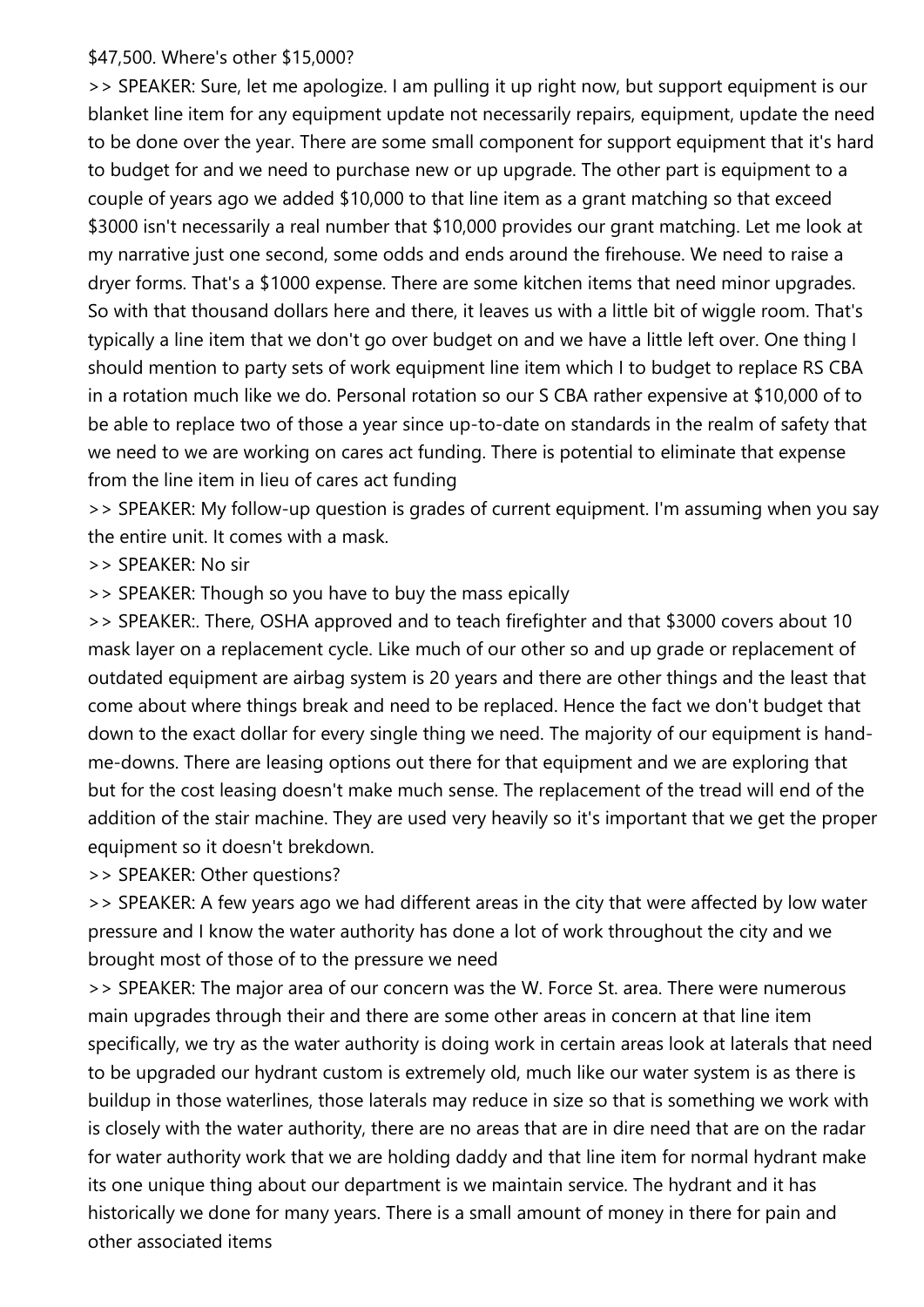>> SPEAKER: Any other questions for the chief don't hear or see any at this time. So thank you chief.

>> SPEAKER: We will move on to the environmental control encodes pages 4687

>> SPEAKER: Good evening counsel Allison you have department public safety and code enforcement budget 2021 under personnel services. Salaries are [indiscernible] Workmen's Comp. \$1225. Pensions \$205,976. Health insurance hundred \$54,000 for subtotal of \$790,000. Office rental \$30,300. Contract services and health office \$3000 subscription induced \$1000.. Training \$3000 clean and seal \$17,000 emergency demo \$13,000 for a subtotal of \$73,800. You want me to finish the page out? Supplies and material \$6000. Uniform \$1800. Gas and oil, \$1800. Other supplies are zero. Support equipment \$20,000 for subtotal \$29,600. >> SPEAKER: Any questions on page 46 from counsel?okay hearing and seeing none will go to

page 47

>> SPEAKER: Equipment repairs \$3500 for subtotal \$3500. Grants, gifts and so forth. We have zoning hearing board \$9500. Board of Health \$500. Plumbing \$400. For subtotal of \$10,400 overall budget for the coaching department is 907,640.

>> SPEAKER:, Can you walk me through the grants gift and subsidies line -- what are those funds needed for I'm just kind of curious.

>> SPEAKER: The \$9500 for the zoning board issues to pay the actual members of the board. They get paid for each hearing they have and it's also for the transcriber and it's also for the attorney we pay for him and it's also for the advertisement because we must advertise in the paper every time we have zoning hearing so that is that what that money goes for hearing at the number we come up with. Under the Board of Health. We put money in their for very similar to what the fire department does trying to get things out for pamphlets, but as of this year with COVID. We really didn't spend any money at all and we felt we still have the COVID issue coming up. We probably will not have that many meetings that we drop that down to \$500. The plumbing and exams were twice a year we have commerce exams we have tests for those and we have to advertise for this test and that's where that money comes from. We do it in the spring and in the fall.

>> SPEAKER: Thank you very much.

>> SPEAKER: Joe, you mentioned the heart wall and I think it needs to be updated from the standpoint that needs to be repainted.

>> SPEAKER: I think that actually comes through Adams budget and not mine. I know Mr. Markley had the stencils for

>> SPEAKER: That does come from Adam, and I agree it is something that needs to be done. I'm happy to sit with Adam and see what we can do

>> SPEAKER: So people know the heart wall was a measured mile it was done by the hospital and what it does is it goes to the whole downtown and I am proud to say my husband was part of that. He originated that

>> SPEAKER: Any other questions. Question?

>> SPEAKER: Can I take you back to page 46. Sorry I was working on something and didn't get my comment. We talked to me about the clean and seal an emergency demolition. Why are we moving money around between those two line items and also to what extent do we feel they are going to be used in 2021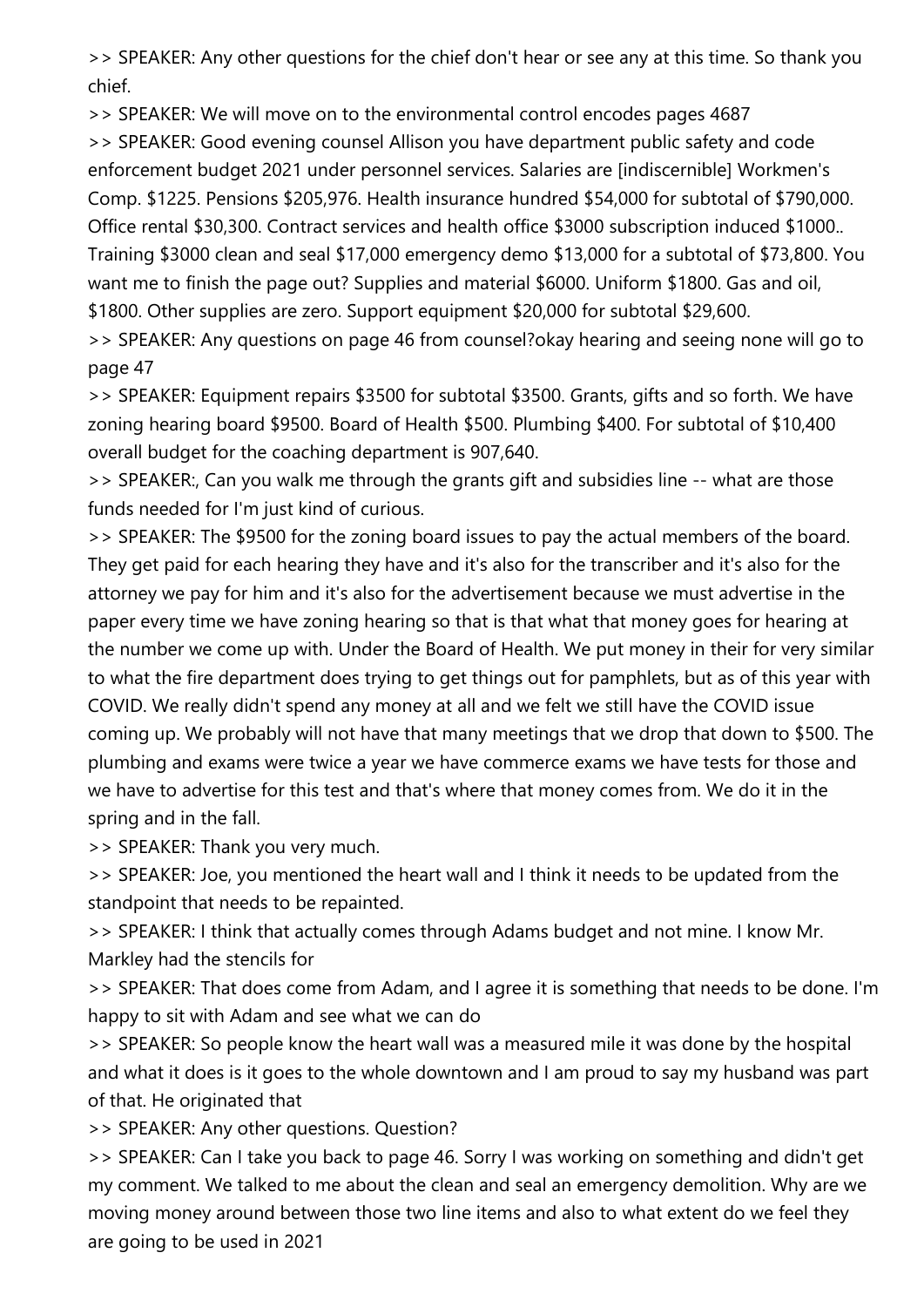>> SPEAKER: Originally had it under one line item that I split it last year, one for clean and seal and one for emergency demolition, the clean and seal is for your grass cut garbage removal cutting back hedges, minor repairs for the building and these are facilities and properties either have vacated or someone lives in Detroit and paying the taxes but they are not coming to pay and cut the grass so that's where that money goes and we use a lot of that because we have several properties that we tore down over the years that we maintain and the reason why split it is the emergency demolition he can explain what those M&Ms are, but we do get X amount of money through the federal government or state government to tear down one building and it has to be ablated property and if something else comes up emergency wise. I have nothing else to tear down that building. So in case of fire damage. I get called out on I need to get torn down that night and no one owns the building in Atchison that has to be done ASAP. We have funds available to do that if there is a building that is ablated and it can't be salvaged. It's easier for us to tear it down. I try and use that money towards the end of the year and if not, I try not to use it at all but \$10,000 really doesn't cover me tearing down a single-family dwelling. It's closer to \$12-\$13,000 so I just thought it would be better to split the two because they are two different. I don't know that answer your question, but that's the purpose of why did it.

>> SPEAKER: The money we have set aside in clean and seal is that \$10,000

>> SPEAKER: I think it's 20

>> SPEAKER: That does basically one large property.

>> SPEAKER: Absolutely, and that money gets carried over to the next year and skip would be able to answer that better than me, but I believe that's how it is done, but that money gets filled up if we have to use it by certain. But if we don't we lose it.

>> SPEAKER: Councilwoman if I may. We do have money set aside through the home program and I think as Joe said it is \$20,000 annually and typically we do one maybe two properties a year, usually towards the latter part of the year and I do believe discussions with Joe and Mary. We are looking to do a property at the end of the year. This year.

>> SPEAKER: That is totally correct.

>> SPEAKER: But we do feel overall, as if I see we spent slightly more than \$20,000 last year, but we think we will need all 30 of it this year.

>> SPEAKER: I will say we needed because it's one of those things were 17,000 for sure. I know we will use the sheer and 13,000 is going to be depending if we need to take something down or not. I'm hoping I don't need used. 13. The sheer either, but it's always safe. There is easier for me to do it now and have the money and if I don't have the money and have to request the money for an emergency transfer

>> SPEAKER: Thank you

>> SPEAKER: Just to follow up on those two lineups as well. This might be a stupid question but with those two line items. I don't know how effective this would be if we could or would doing it but are we billing homeowners for that

>> SPEAKER:. What we do is we will put a lien on the property once the property is sold. We get our money back. And that goes through norm. If there's somebody to build we will build them. >> SPEAKER: Any other questions? seeing and hearing none. Let's move on to the recreation department and that is on page 30 and 32.

>> SPEAKER: Hi everyone,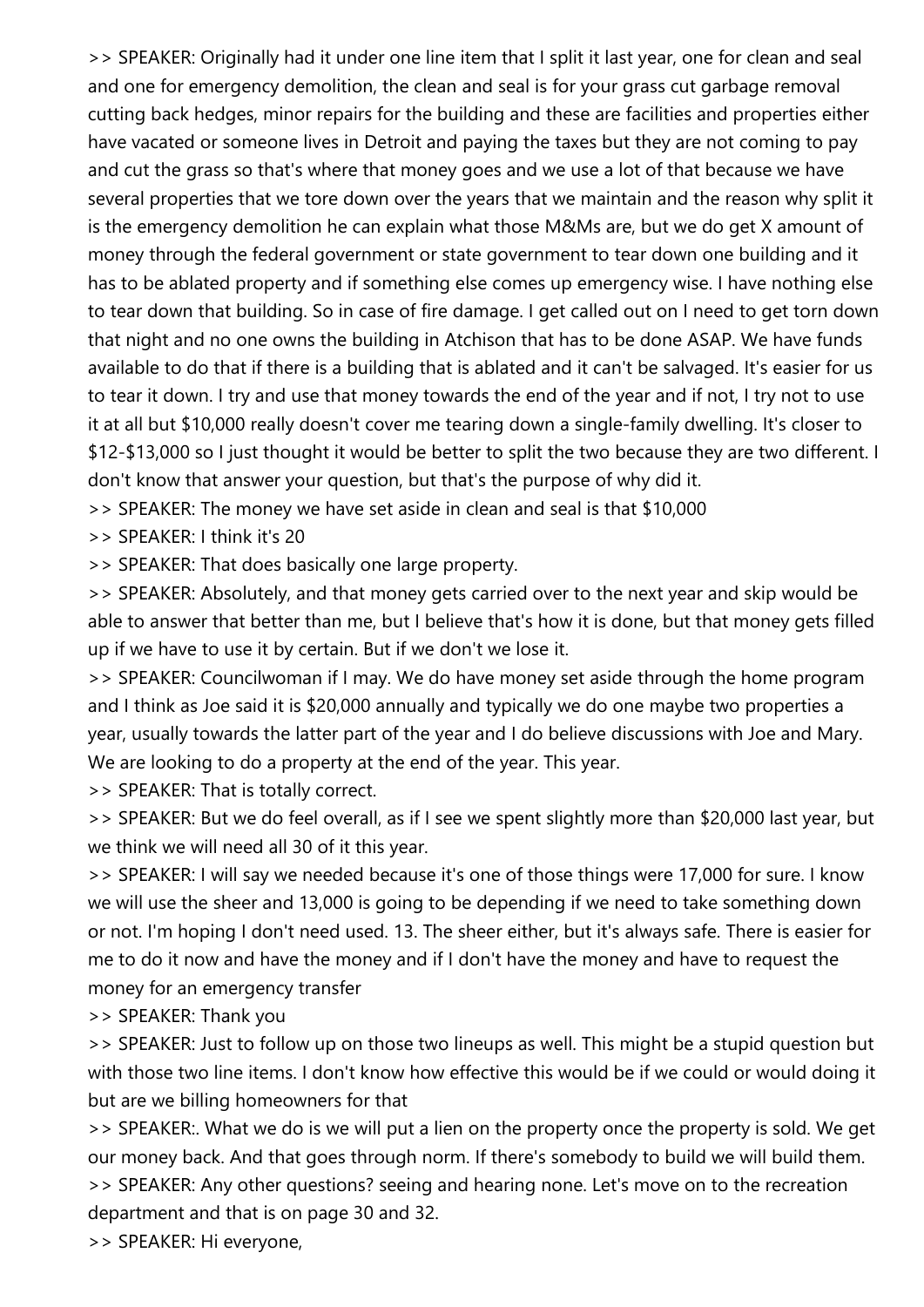>> SPEAKER:, This is my first year doing this so bear with me. We will start with personal services, which is salaries at \$48,000 for salaries. FICA is \$3700 life insurance is \$140,000 Workmen's Comp. is \$2400 pension for \$21,484 in health insurance -- the total is 108 >> SPEAKER: Let's go to the next one

>> SPEAKER: Supplies and materials is \$1500 equipment and software is \$5500 for a total of \$7000. Moving down advertising. I have \$3000 nothing for my office rental communications is \$1100. A total of \$5550.

>> SPEAKER: That is the subtotal. In the total\$126,000. Other questions from counsel?

>> SPEAKER:. Let's go under training. What is the training for

>> SPEAKER: We have to do pool certification and then a playground safety inspection certification. Otherwise we have to outsource and for playground safe we would have to call a company pay for them to come in, do the inspection pay for the expection versus me doing the training and doing it in-house. It's a playground safety inspector for nothing needing to be repaired or replaced.

>> SPEAKER: It's a certified playground inspector. With that help with our insurance at all?

>> SPEAKER:. I'm not sure.

>> SPEAKER: My next question is the equipment software. Is this a self program that was bought in previous to you

>> SPEAKER: Yes

>> SPEAKER: Is it all set up and have you been using this?

>> SPEAKER:. We did not get to utilize it this year because of COVID, but we have resident and community that can get onto the software and purchase anything they need for my recreation department pay for pool passes, pay for event tickets. It was not utilized this year, but it is up and functioning.

>> SPEAKER: Okay it should be advertise also.

>> SPEAKER: Yes

>> SPEAKER: I take it from advertising. We used to do a lot more from the standpoint. Used to be male or send out and I take it you will do most of that online

>> SPEAKER: Correct

>> SPEAKER: Advertising. The summer program. We used to spend a fortune on flyers now it is online and it saves a ton of money and work ethic. We all got tired of postmarketing listings and adding them together. Thank you, Kayla.

>> SPEAKER: Yep.

>> SPEAKER: Any other questions? I just have one. The pool and playground certification. How many years is that good for? Or is it one and done?

>> SPEAKER:. The initial certification is one and done. Everything changes year to year and the pool certification is good for three years in the playground. I think, is two. But it may change due to COVID and restrictions that were placed upon us this year.

>> SPEAKER: Let's move on to page 31.

>> SPEAKER: This page goes over the summer camp program. Salaries are \$33,000 . The total is \$37,150. Moving down electric \$3800. I have nothing for athletic equipment and nothing for Bowman Field. James Davis and Robertson and the thousand dollars and that goes with the cultural grant. My program supplies is \$1500. Transportation is \$3000. Supplies and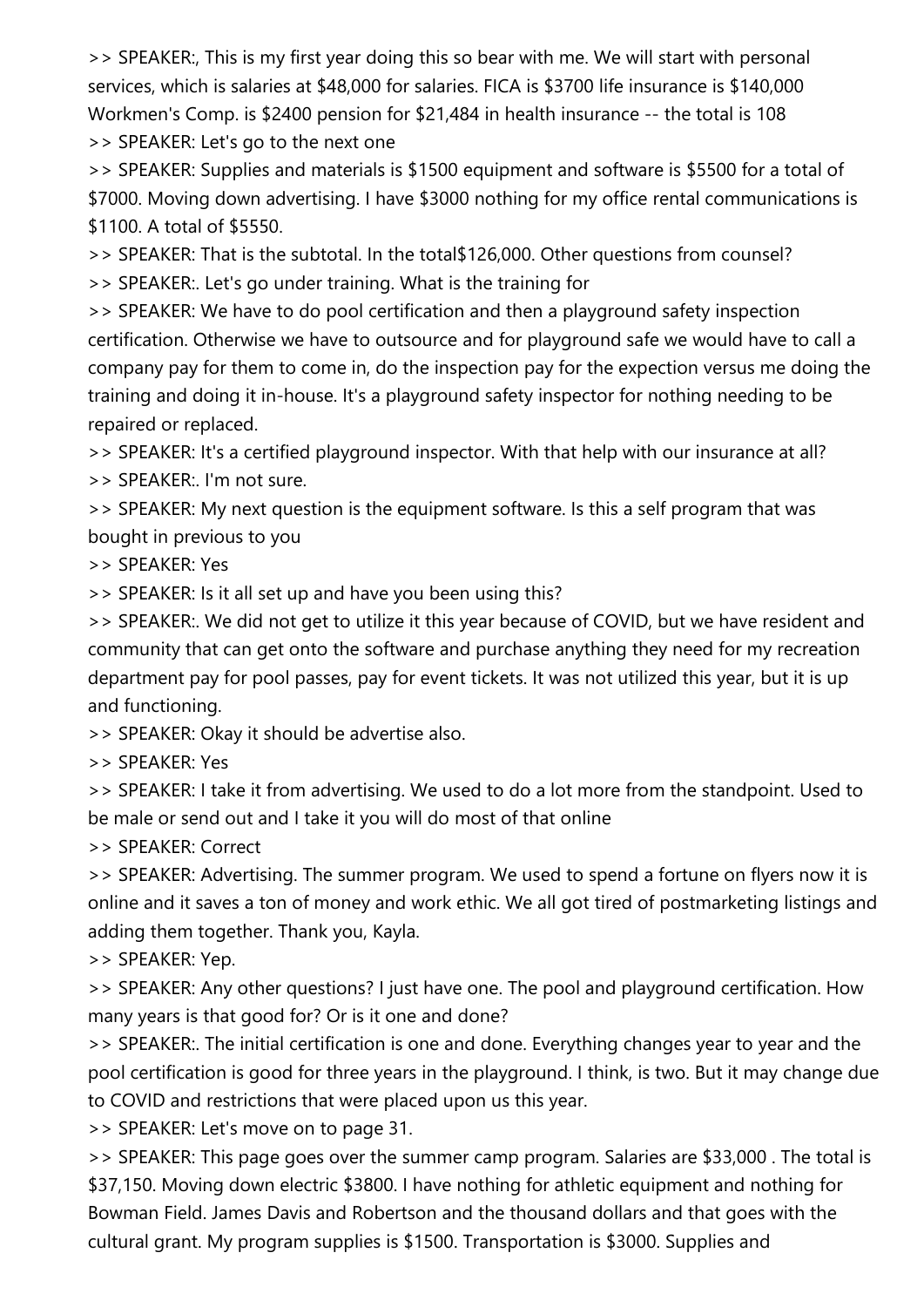maintenance is \$5000 concerts in the park and special event is \$20,000 totaling \$39,800. Facility maintenance is \$10,000 subtotal and to be \$10,000. Total is \$86,900.

>> SPEAKER: Questions on this page? Mr. Banks?

>> SPEAKER:. A lot of these programs in your department are heavily affected by COVID. My main question is are we budgeting for things that we don't expect to happen at all? that may be a question for the mayor.

>> SPEAKER: Obviously that is a? The news of the vaccine that seems pretty promising. From what I was reading this morning in May and June. We may see some type of normalcy. So some of our rooms may be able to take place but it is a variable that is hard. We put money in their it's hard to guess what we would utilize. Concerts in the park and the pool and summer program. We would like to have all that. But, socially distanced maybe. I have seen two people in a circle. It's tough. I will be optimistic.

>> SPEAKER: I think we will probably see a tremendous turnout when things are able to start backup. Obviously, everyone is starting to get ready to interact and get ready for social programs. I think we all miss it this time.

>> SPEAKER: How many seasonal workers are you doing for the parks program?

>> SPEAKER: This is a summer camp one on Memorial and one at Brandon and that staff I start wtih a min of 5 workers at each camp. If the numbers of campers go up my staff goes up. My other question is transportation. Is this for pickup of kids to take from one park to another.

>> SPEAKER: Yes. To the pool everyday.

>> SPEAKER: Since we did not utilize that at all this year. Many days is the summer park program working?

>> SPEAKER: 10 weeks. Five days a week. Monday through Friday. 9-4. If it thunderstorms. We do half a day.

>> SPEAKER: Okay so 3000 is top.

>> SPEAKER: Yes.

>> SPEAKER: That's all I have.

>> SPEAKER: With transportation don't we have to look at -- I know we started revieing it with insurance regarding insurance.

>> SPEAKER: They wanted to know how many kids daily. We would have to go in off our sign in log and go there.

>> SPEAKER: Okay.

>> SPEAKER:. Just a thought but under personnel services for the recreational program. I don't know if we done this in the past but is there any way we could look at recruiting local nonprofit organizations to support those programs. there are multiple things that help us get some more out of our nonprofit community. It saves us some money and maybe eliminate that entirely. We could do some type of partnership program where we list them as sponsors. It's just a thought. As we go into next year as we have recreation program. It might be a good way to expand outreach and community.

>> SPEAKER: In 2018. We don't pay them like we would pay a normal employee and nine times out of 10 I got them free of charge because I got them from the school district so we got them for the summer camp program as a favor for one of the ladies that was working with AmeriCorps free of charge. It was community service for us, but hands-on training for them as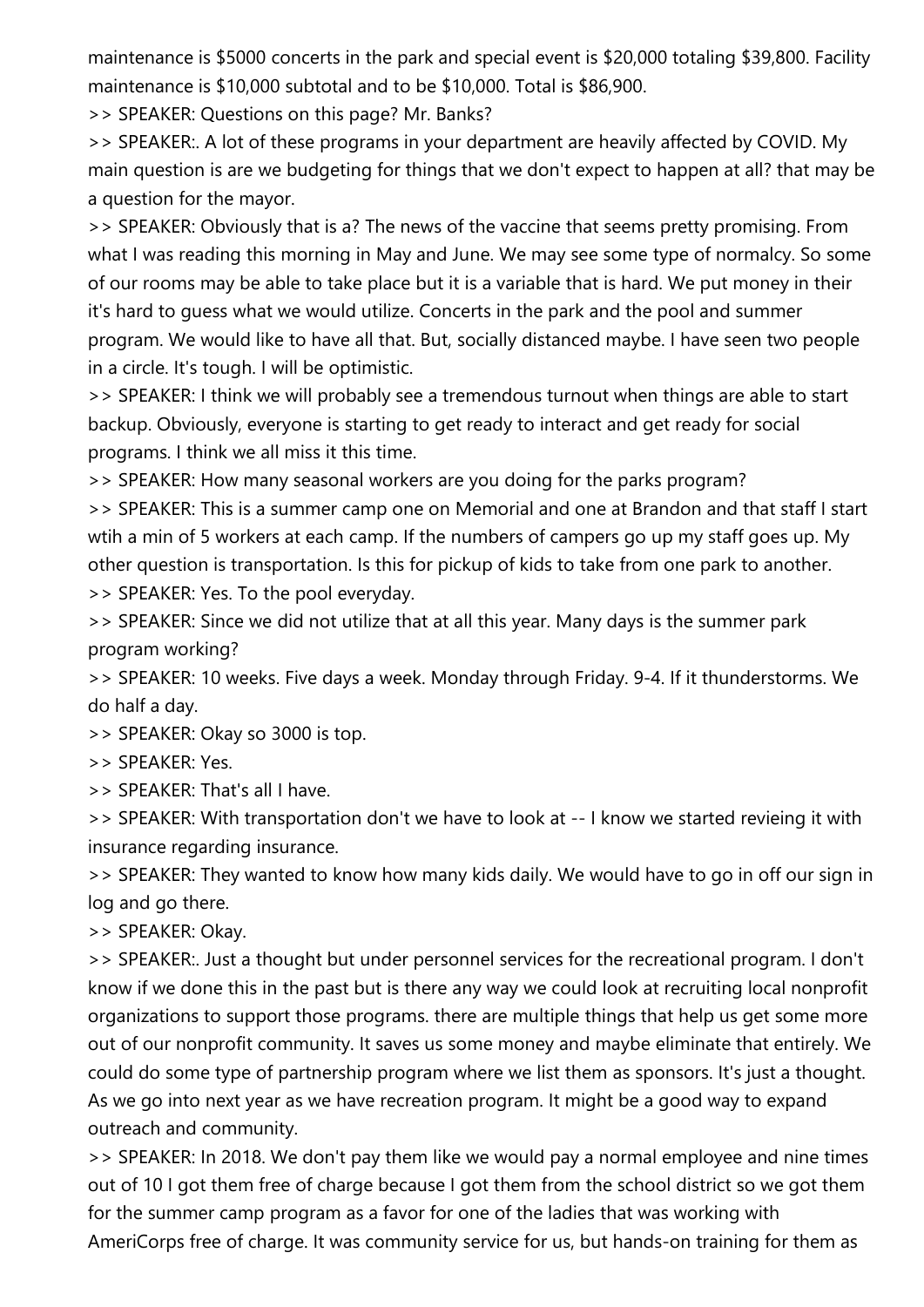well.

>> SPEAKER: Gotcha. That is a good step in that direction.

>> SPEAKER: Other questions?

>> SPEAKER: Derek I want to say that I think your idea about the concert in the park and setting up expert circle so people can't attend is excellent for me personally, I love to see live music. But if that's a possibility. Early in the season next year. That would be a huge win. Moving on from that. I just had a question about the expenditures. Mostly I wanted tounderline \$20,000 annually. We have \$30,000 from income to a very small degree. We look at the special events arm as an income generator for the city. We are expecting it to bring in \$10,000 more than what we spend. That didn't happen this year. With that said that is something that we look for moving forward and we hope for in a normal year, and whether we do that as Adam suggested their sponsorship. Caleb, what are your thoughts?

>> SPEAKER: My goal is to always read more in than is ever spent. I do fundraisers and sponsorship to offset that cost most of the revenue coming in from events. The street the festival and to bring in more revenue. I was hoping to not just have one street to festival, but to have two. Taking can get food and go. If you're still not able to dine is still a way to bring in revenue.

>> SPEAKER: Street food has been a revenue generator?

>> SPEAKER: Usually brings in 2000 more than we spend

>> SPEAKER: Going back to first page here. \$10,000 for facility maintenance. What is that for?

>> SPEAKER: [Indiscernible]

>> SPEAKER: We are hoping to use it for party rentals?

>> SPEAKER:. The idea is to rent it out to the public. To have birthday parties or gathering other than our pavilion.

>> SPEAKER: Are we going to have it open in terms of a bathroom in the park?

>> SPEAKER:. I'm hoping if that goes out without a hitch. I am hoping we can open that to the public. At the current moment. It would just be utilized during the day.

>> SPEAKER: That makes sense. Then my last question is, I note, we do have sports budgeted under the salary line item. Tell me a little bit about your plans. And when we plan to bring that person in.

>> SPEAKER: I would love if everything goes as planned. We are going to try and reevaluate it at the beginning of the year. If that person to come at the beginning of the year. That would be best so that way, that person is able to be trained on the software that I have with the website and everything and learn the day-to-day office work so I would hope February at the latest. >> SPEAKER: Got it. Okay. Thank you, Kayla.

>> SPEAKER: Anything else on page 31? Okay. I do not see anything. Let's go to page 32. Department of Public Works swimming pool.

>> SPEAKER: These are the salaries or lifeguards and employees at the pool. Electric is \$3700. Who supplies is \$4000. Pool preparation is \$10,000 in pool equipment repairs is \$7000 bathhouse equipment repair \$5000. Water is \$3000 equipment is \$5000 chemicals is \$9000. That totals \$44,200 and the total overall is \$101,691

>> SPEAKER:. Are there questions?

>> SPEAKER: This is for Joe. Is there any money left in the donation that were given to us for the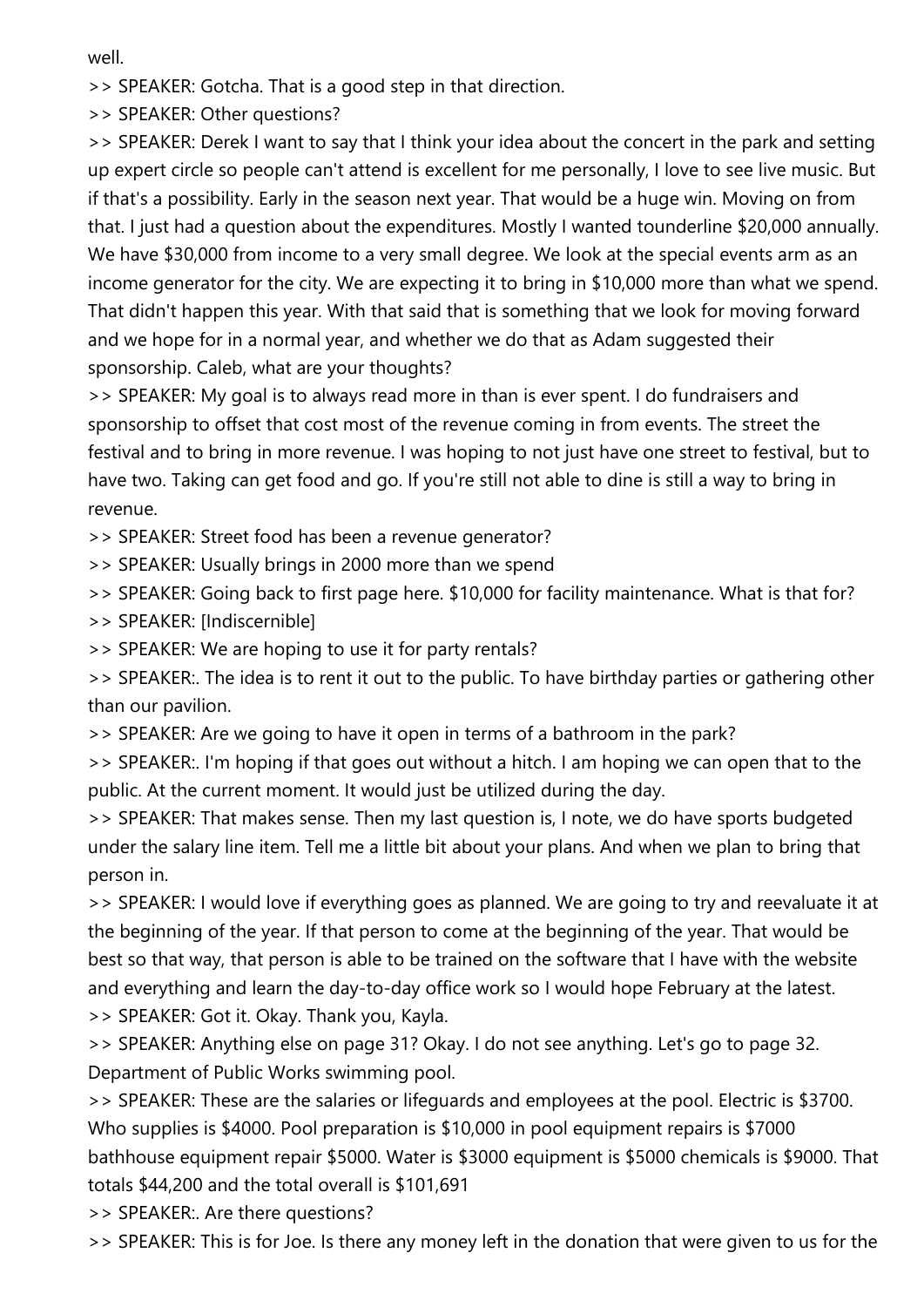pool?

>> SPEAKER: That is in the pool repair fund annually. We are transferring from the fund.

>> SPEAKER: The 10,000 in the light item for pool preparation. What I still understand this, we have a small leak.

>> SPEAKER: If there is only that might be a potential use for the maintenance fund. I believe that was count was intent on a set that up. It was for a major repair versus annual maintenance >> SPEAKER: I think we are losing only due to the deep and because it's older concrete is slowly seeping, but I know we are losing water on a regular basis.

>> SPEAKER: The pool preparation is that a normal cost of \$10,000?

>> SPEAKER: That is on the high end and we put that because there was blue tile on top of the entire and that tile was removed and that was removing the tile replastering and resealing and painting the entire pool that entails everything and that is not a normal every year situation. That's just the very top end of it.

>> SPEAKER: The pain for the pool is expensive, so that should not be your typical paint you go out and buy at the store for equipment what is the 5004. Equipment

>> SPEAKER: That is an water supply in the vacuum to clean the pool. The life our chairs and a sliding board.

>> SPEAKER: So \$5000 doesn't seem like a lot of money to cover that

>> SPEAKER: We are fortunate, I think we bought all new lifeguard chairs

>> SPEAKER: Yes

>> SPEAKER: Thank you for answering questions.

>> SPEAKER: Are there other questions on page 32? okay I see none so that wraps that up. Great furst run through. Will move on through demo government first is page 14. FICA is \$1700 life insurance is 1200 pension is \$35,400. Health insurance is \$107,000. Even for subtotal of \$167,050 purchase of services. Other expenditures \$5000 training is 150 we have a total department. Any comments?

>> SPEAKER: What kind of equipment is costing us \$14,000

>> SPEAKER: That was going to be our equipment to go into our transfer over to everything digital. The hardware and software we need at the beginning of the conversation we talked about everybody having a laptop and having everything that we need to get all of our things scheduled instead of on paper so that was the number that was, with input into that budget to get us to that place. We may not go in that direction that we will go in some direction. >> SPEAKER: We have certainly talked about buying lap tops or some type of tablet for all members of Council and then also there are various different methods of which we can buy software that is sort of a agenda creation software that digitizes the whole process we continue to look at the soft ware and not by devices or all of Council so we certainly can go in the direction of counsel and reduce it as you see fit.

>> SPEAKER: I think initially but we envisioned with that money is everybody would get their own tablet, but that of course the back burner method to digitize counsel materials hasn't been real successful so far. Members of the administration can go in and edit the documents. I think we had a handful of conversations but nothing real has been put together yet. It could be used by others in the administration who work simultaneously work simultaneously and has the potential for people to work much more easily and will save us on office supplies, so it's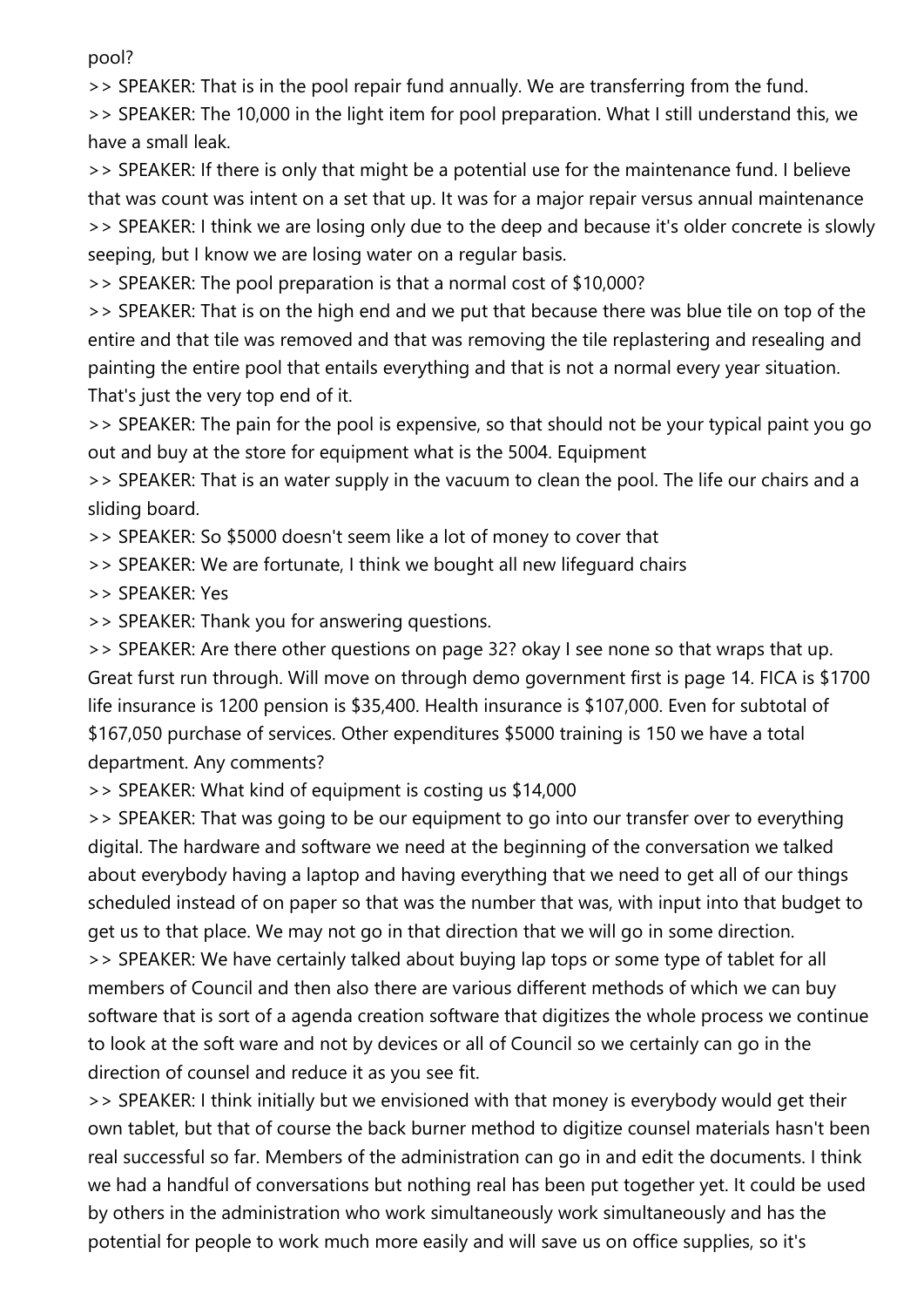something that I think we should explore and I would be okay with. I don't know what our timeline

>> SPEAKER: Her background kind of answer that I have developed my own system and I don't receive packet. I have been digital since March and I have every document from every meeting organized in a way that makes sense for me and I am happy to send them out see if that works. Start that conversation over the next few month but the big thing seems to me is what is the procedure and I think the procedure is what we probably need to figure out. But Liz answered my question.

>> SPEAKER: I would agree. Under present on how it is delivered.

>> SPEAKER: Other comments?

>> SPEAKER: Between this line item. But if we had a centralized location that we had agendas in one place. You can just check the location rather than stifling back-and-forth between documentation you can send an email that says there is an update so the potential for confusion if we had them digitized and in one location is that your intention?

>> SPEAKER: It's actually check up grade they VMware that is running the server. They were upgraded last year and brought into full compliance because they were out of compliance. When the servers were purchased four years ago so that figure was to bring up the VMware to the current version. I want to waste anyone's time but would a VPN be possible.

>> SPEAKER: We do have Windows VPN setup right now and there's certainly we use somewhat of a different technology in the police department and it's certainly a pay per client product. But I like it much better and it's a little bit easier. The end-user it's eliminated for the product for this department. That product is about \$350 per client and likely would have to put in and repurchase the server is an ongoing maintenance which is about third of the client each year, so there are many different ways we can look at this in many cloud-based solutions that are possibilities as I have known out there. We probably ought to have some type of committee to pursue the procedures and how it would be done. We really need to write procedure first, and that will drive how we actually do it.

>> SPEAKER: Thank you for addressing.

>> SPEAKER: Other comments? I might note for anyone who is watching that are legislator is \$100,000 and that's not just dedicated to counsel. That is, across the whole spectrum of city government is for needs that, that legislatively and legally different that might arise that we don't have the money already dedicated work that is one place we can go to. We will move to page for team which is the city under personnel services. We have a salary of 38,000 FICA is \$3000 life insurance is 275 Workmen's Comp. is \$60 pension is 25,007 seven. Health insurance is \$9600. Other allowances and hundred dollars for subtotal of personal services \$77,439 purchase of services and document imaging is \$2500 advertising is \$8000. Modifications of ordinances \$3500 office rental \$6100 training \$500 for subtotal of \$20,000 supplies and materials have \$800 equipment of \$1200 for subtotal \$2000. The total department expense of \$100,039. Further comments from anyone in the count

>> SPEAKER: I know we said we were owing to give any increases in salaries but looking at this with our city clerk. She was making \$38,496 and now her salary is less than \$400 so I think there is a mistake. There she is not hourly

>> SPEAKER: The budgeted figures for 2021 are based on the current rate that employers are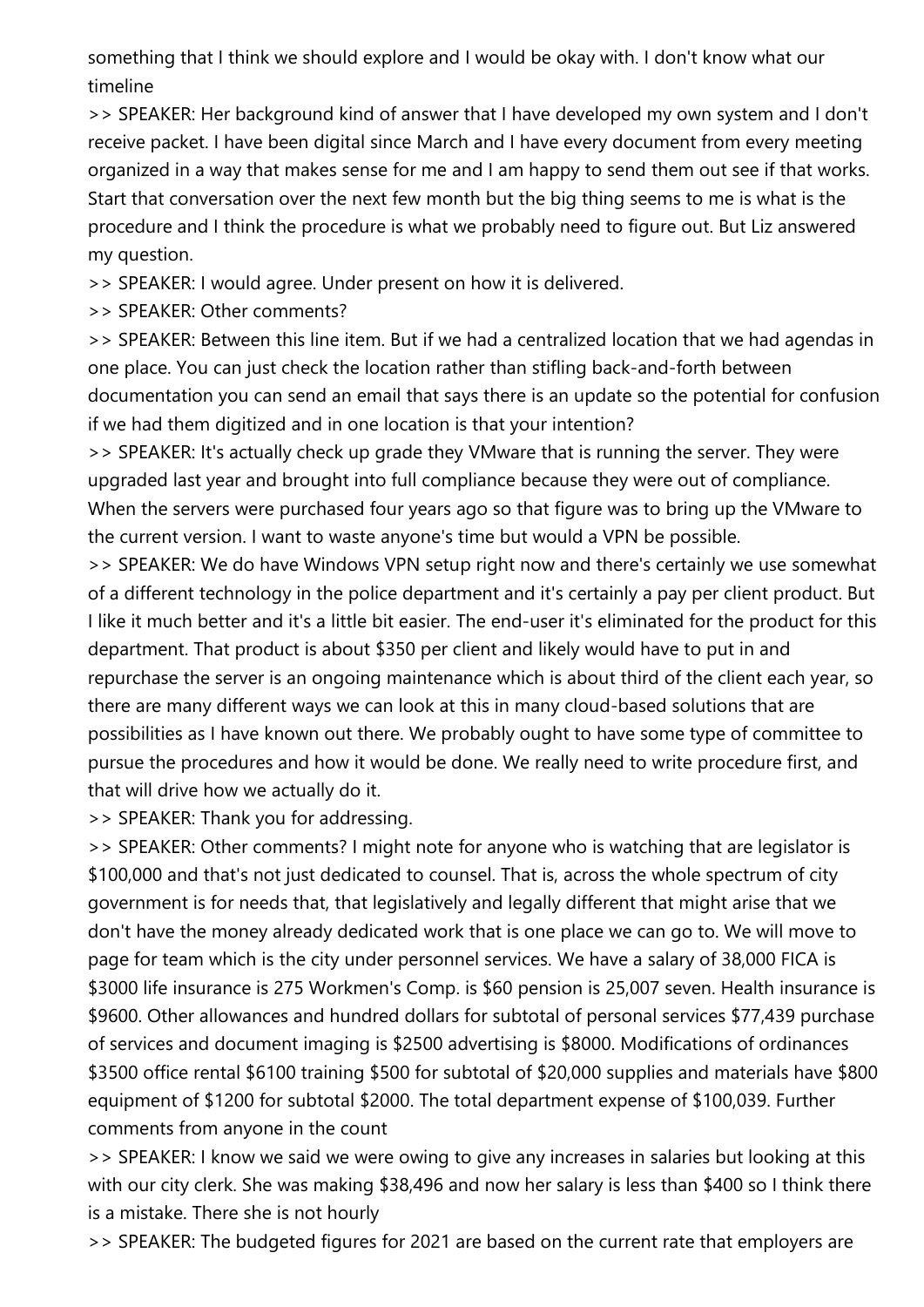earning today. I go through and try and project the number of periods out when I do the projections. So if the last day of the month would fall for a period I just ended through that pay. So that estimate could be a little high is based on 1820 hours at the current rate >> SPEAKER: Stupid question but if we have salary. Please they are earning their salaries and we should be saving money across the board. It seems to me that an we are fighting over \$400 and I think she is more than earned it, but my assumption here, 20, 21, opposed should match 2020 and if that's not the case. But however, whatever, that's fine. We can address that. Tomorrow is are there other comments or questions on this particular page. The equipment I believe, is for the copier. My correct smart

>> SPEAKER:. I think that's for the computer equipment, but I could be mistaken.

>> SPEAKER: If you noticed we increase the advertising by \$1000. We did a lot this year because of all of the different meetings and the change and re-advertising and we are anticipating that going on for a while so we don't want to and prepare ourselves in that area so if there are any questions about that? No other questions?who move on to Bureau of law. On page 17. >> SPEAKER: Good evening. I have the proposed budget for the Bureau of law. I'm going to start with legal under contract services, legal services, \$130,000. Training \$1200. Lien filing \$1300 for subtotal of \$132,500. Supplies and materials. General office supplies \$2000 for subtotal at \$2000. Purchase of services and other professional services that has been zeroed out. For a total department expense of \$134,500 and I am available to take questions.

>> SPEAKER: There seems to be a \$60,000 increase. Here and why are we at one 30,000.

>> SPEAKER: Based on the proposals received earlier this year, we evaluated the cost and we feel the number that's included in the 2021 budget reflects the proposal that we received that still needs to be tied up.

>> SPEAKER: Only dealt with the city --

>> SPEAKER: I believe that is the proposal moving forward. We feel that the 130 number is a number we need to have based on the proposals received

>> SPEAKER:. I think they were just paid retainers in the firms that were out there evaluating their usage and put proposals and based on trying to catch them up to cost.

>> SPEAKER: This RFP was done at the beginning of the year what's taking so long?

>> SPEAKER: The week COVID was introduced so it slowed down. At that point and there is been no momentum to push it forward. The review group consisted of six individuals, so it's something that needs to be addressed in the future.

>> SPEAKER: Okay. Thank you, Joe.

>> SPEAKER: I hear and see no other questions. We will move to controllers office on page 52. >> SPEAKER: I know the controller was trying to get on and I don't see her on here. I will render these numbers quickly. Personnel services for 2021 proposed the \$8673 FICA 450 [indiscernible] health insurance \$28,000 [indiscernible] purchase of services \$57,500 affice rentals \$5600 for a total purchase of services \$63,100 Bupplies and materials. General office supplies \$600 general office equipment \$600 for a total of 1200. \$181,000 for a total department cost.

>> SPEAKER: Questions?I don't hear or see any. So we will move on to tax collection and treasury office.

>> SPEAKER: For 2021 budget with tax collector. We have a salary of \$82,048 with related and if it's totaling \$210,437 under purchase of services, advertising zero automating services \$24,000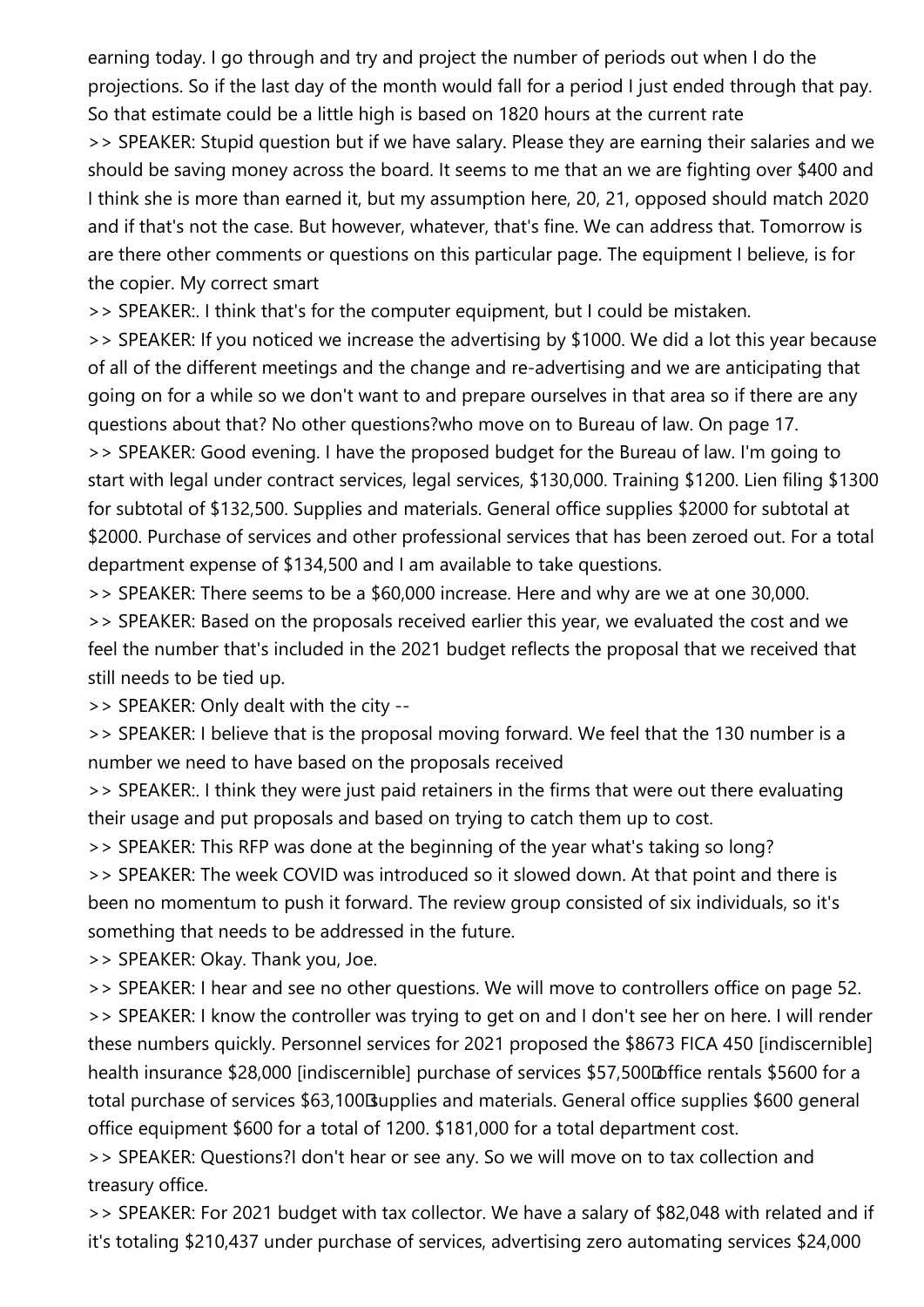premium. It zero office rental \$6900 legal services \$15,000 supplies and materials \$2000 equipment, \$32,000 subtotal for that \$34,500 for a total department answer \$293,137.

>> SPEAKER: Thank you, are the questions from counsel?Mr. Banks?

>> SPEAKER: What is the increase in legal services?

>> SPEAKER: More contract services that include the recent resolution to contract with an auditing firm for some audits that need to be done. There are criminal complaints. We may have to file in others. We need to follow up on collections. Any other questions? Hearing and seeing none. Thank you, Mr. Grimes. Let's move on to information technology.

>> SPEAKER: For the office of information technology supplies listed at the teen thousand but that should also be \$1500 for subtotal of not that much. Equipment is \$19,500 software is \$4625 GIS so where is \$45,000 for \$64,125. Contract services is \$13,011. Web hosting and maintenance is \$25. Office rental is \$4000 for a total purchase of services \$17,036. For a incorrect amount of the total budget it should be \$195,308.

>> SPEAKER: Think you are there questions from counsel? what are your contract services?

>> SPEAKER: They are the backup appliance, which was purchased two years ago, and a portion of that is allocated, there is money in their for a website update and there is remote management and ticketing so where in there?

>> SPEAKER: Any other questions?

>> SPEAKER: Streetlight mapping. We don't have any more. We can use other budget and we did speak with the state

>> SPEAKER: So is a possibility for 2021

>> SPEAKER: Thank you for that information. That is excellent news. So I'm glad to get that information in public session. We put that in there mainly for a discussion point.

>> SPEAKER: Speaking at the software. Bill and I used to get a map of where all the streetlights are on the city. What happened to that program?

>> SPEAKER: There are a number of issues with the development of the initial phase of the development was really good and it worked really well and it was all prior.

>> SPEAKER: The proprie

>> SPEAKER: Him present total under purchase of services and insurance policies is 420. The subtotal purchase of services is \$517,500 supplies and materials and office supplies is \$607 printing supplies is the thousand dollars for subtotal of \$9700 contract services \$40,000 for subtotal of \$59,000 and get a jump off to the next page. Protects anticipation for total department expense. Further questions?

>> SPEAKER: It is for the municipal league dues. 95 % or not all of that fee.

>> Thank you. Any other questions? The contract services.

>> Potentially we could move to the direct. But the 2020 is better than expected.

>> Let's move to Page 37. health insurance is \$28,000 and \$117,673 under purchases of services.

>> SPEAKER: Are there any other questions? I don't see any. Thank you. That brings us to the end of our review tonight with our second work session, we will move to announcements. The next regular city Council meeting is December 3, 2020 at 730, which is remotely we will have a regular item on the budget and then we will go to regular items on the agenda and then we will go into the budget and begin to make changes. Upcoming meetings Friday December report